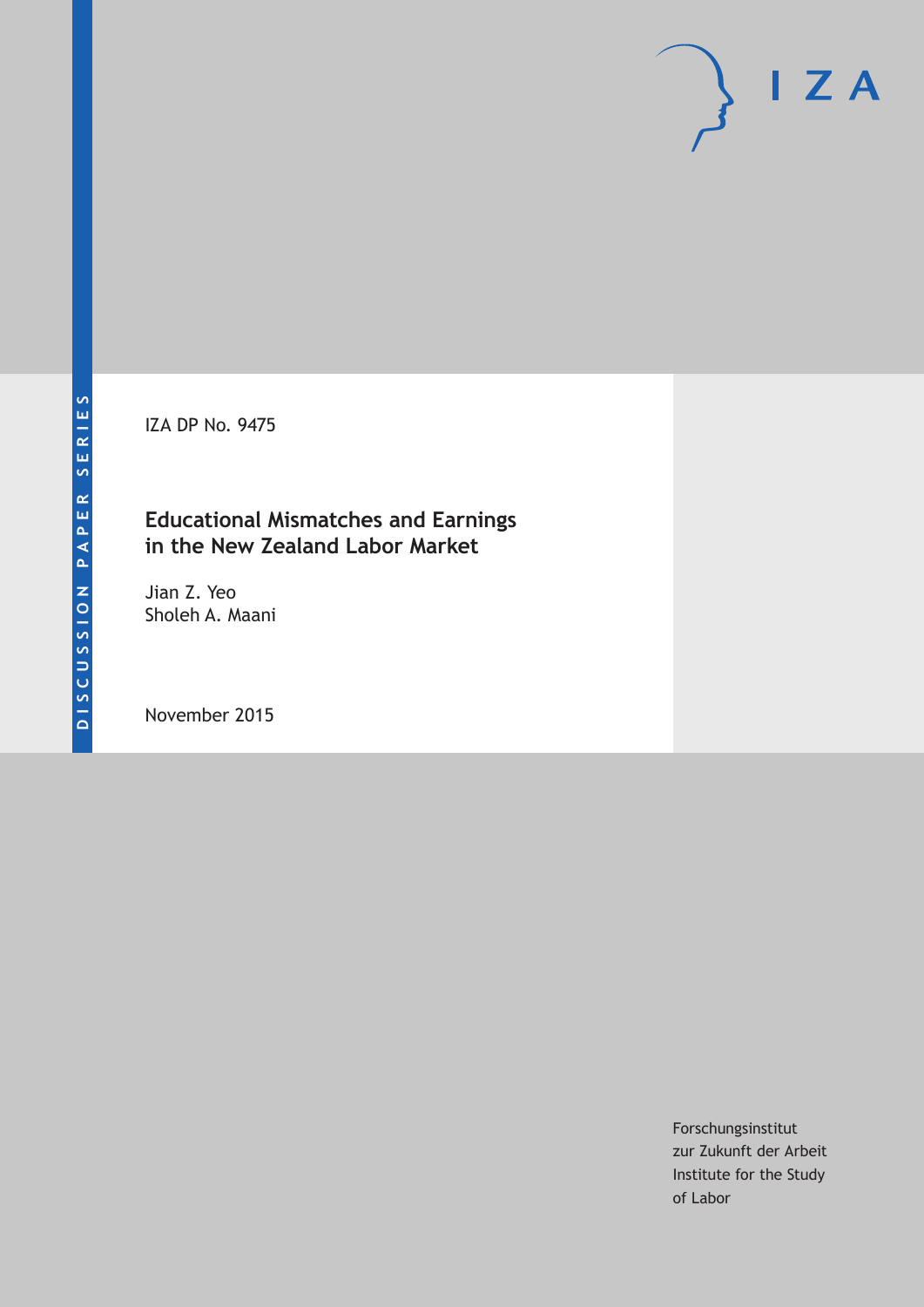# **Educational Mismatches and Earnings in the New Zealand Labor Market**

## **Jian Z. Yeo**

*University of Auckland* 

### **Sholeh A. Maani**

*University of Auckland and IZA* 

Discussion Paper No. 9475 November 2015

IZA

P.O. Box 7240 53072 Bonn **Germany** 

Phone: +49-228-3894-0 Fax: +49-228-3894-180 E-mail: iza@iza.org

Any opinions expressed here are those of the author(s) and not those of IZA. Research published in this series may include views on policy, but the institute itself takes no institutional policy positions. The IZA research network is committed to the IZA Guiding Principles of Research Integrity.

The Institute for the Study of Labor (IZA) in Bonn is a local and virtual international research center and a place of communication between science, politics and business. IZA is an independent nonprofit organization supported by Deutsche Post Foundation. The center is associated with the University of Bonn and offers a stimulating research environment through its international network, workshops and conferences, data service, project support, research visits and doctoral program. IZA engages in (i) original and internationally competitive research in all fields of labor economics, (ii) development of policy concepts, and (iii) dissemination of research results and concepts to the interested public.

IZA Discussion Papers often represent preliminary work and are circulated to encourage discussion. Citation of such a paper should account for its provisional character. A revised version may be available directly from the author.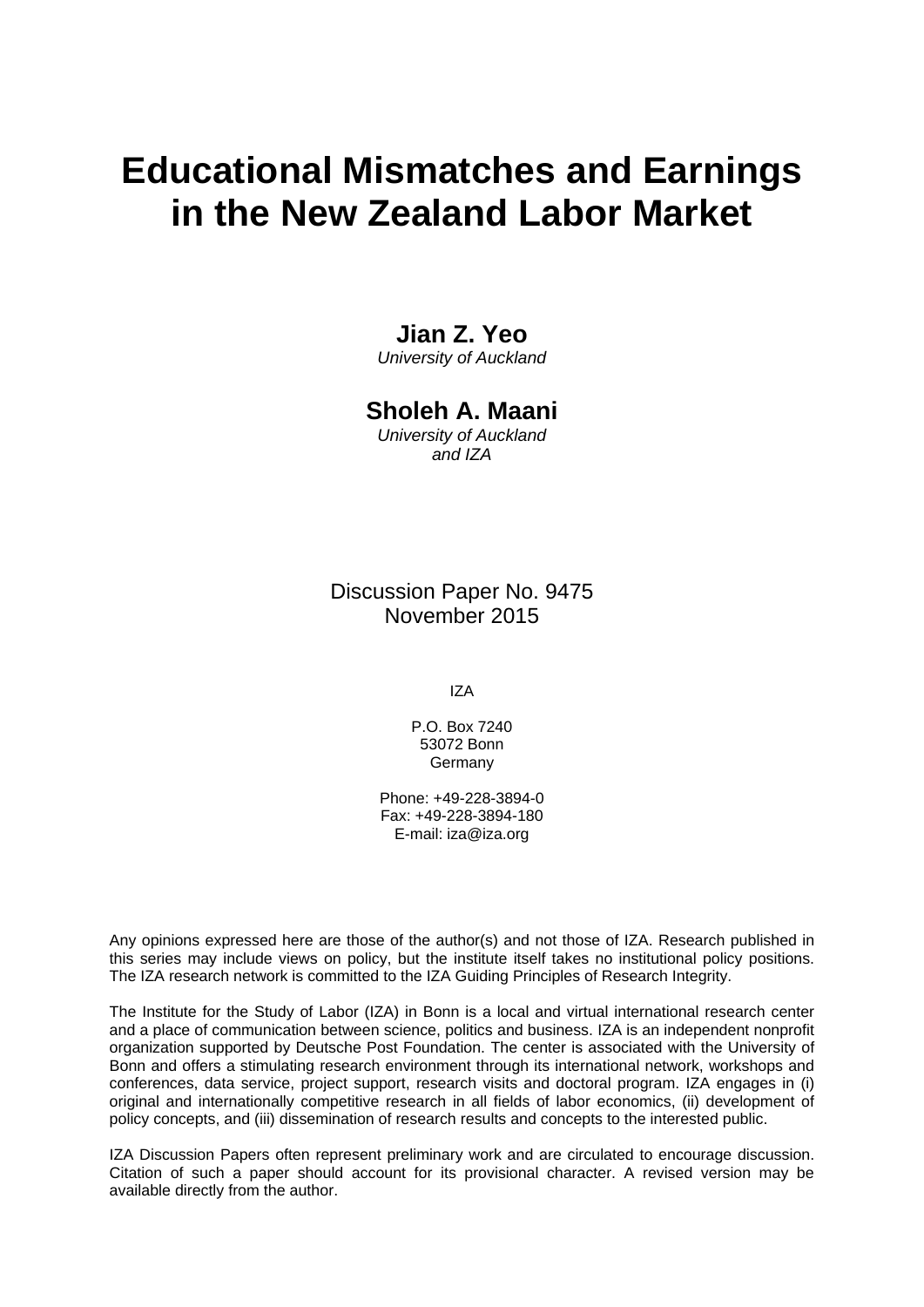IZA Discussion Paper No. 9475 November 2015

# **ABSTRACT**

# **Educational Mismatches and Earnings in the New Zealand Labor Market\***

Mismatch of educational skills in the labor market is an emerging topic in the field of labor economics, partly due to its link to labor productivity. This is the first application of this question to New Zealand data. In this paper we examine the incidence of educational mismatch and its earnings effects. Using micro data drawn from the *Household Labour Force Survey* and the *New Zealand Income Supplement* (HLFS/NZIS) for the years 2004 to 2007, we find a noteworthy incidence of both over‐ and under-education. We also find that earnings returns to required years of education exceed the returns with over- and under-education, with a greater earnings penalty associated with under-education. We test hypotheses on three alternative models of educational mismatch. As the New Zealand labor market exhibits assignment‐type matching, we argue that the higher than average public expenditure on education serves to improve economic performance. We further examine results stratified by age group and for the native‐born and immigrants, and find that our results are robust across these groups.

JEL Classification: J24, J31

Keywords: over‐education, under‐education, educational mismatch, wage effects, productivity

Corresponding author:

Sholeh A. Maani Graduate School of Management The University of Auckland 12 Grafton Road Auckland, 1010 New Zealand E-mail: s.maani@auckland.ac.nz

 $\overline{\phantom{a}}$ \* This paper is forthcoming in *New Zealand Economic Papers*, Taylor & Francis Online.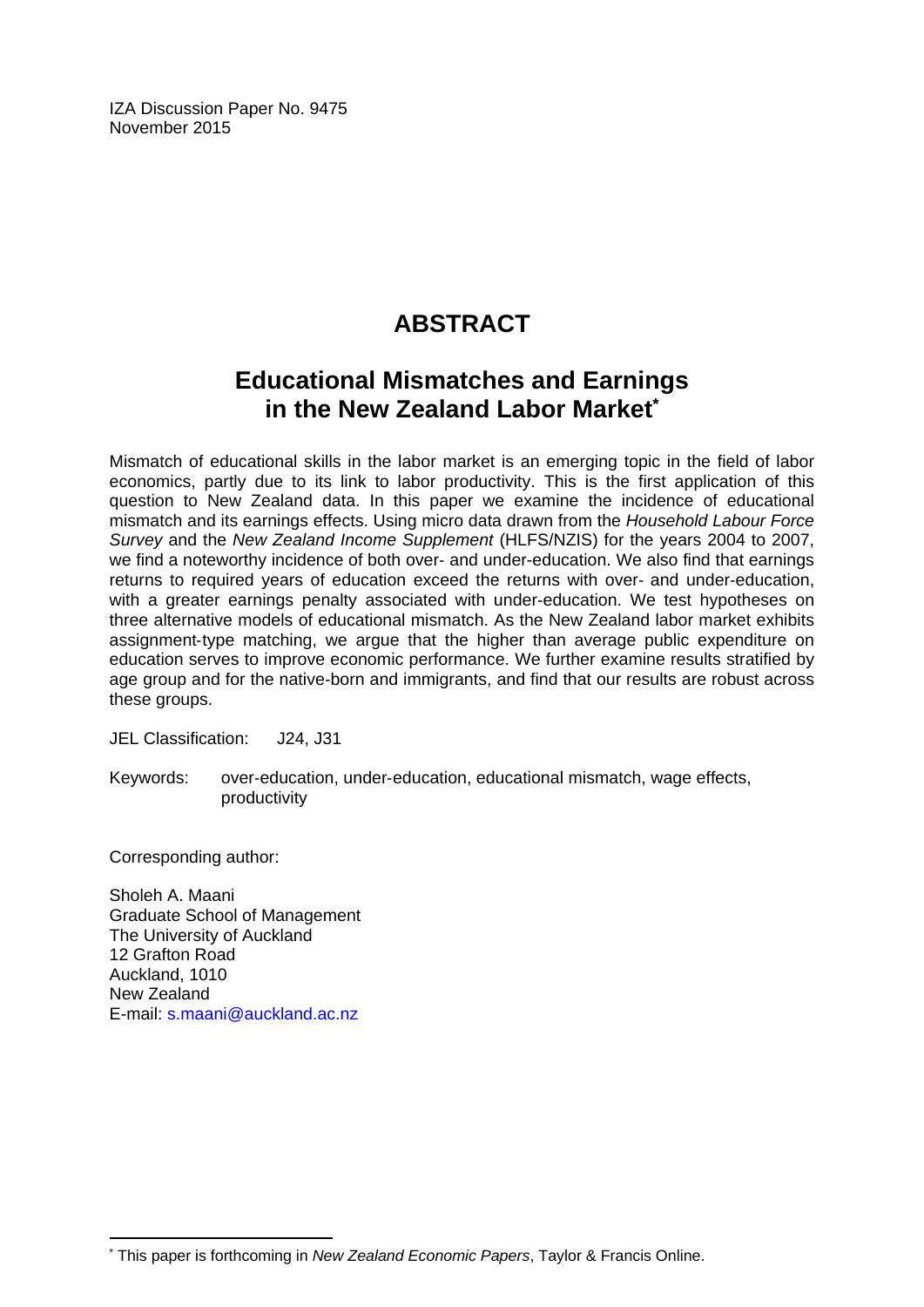#### 1. Introduction

In a recent economic performance report based on 16 measures, New Zealand ranked 24<sup>th</sup> out of 32 OECD countries, with sluggish productivity growth (OECD, 2013a). New Zealand was positioned in the bottom third for labor productivity. The average annual hours worked per employee in New Zealand is equal to the average for all OECD countries, which suggests that an increase in labor productivity is vital to an increase in New Zealand's standard of living.

According to the 2013 Education at a Glance report by the OECD (2013b), public spending on education in New Zealand amounted to 20.0% of the total public expenditure on services (OECD average: 13.0%), which is equivalent to 7.2% of total GDP (OECD average: 5.8%.).<sup>1</sup> The combination of low labor productivity and a higher than average rate of spending on public education may raise the question whether this is what the country should be doing.

One of the reasons New Zealand faces low productivity despite having above average investment in education could be a mismatch of skills in the labor market: that is, employee skill sets are wrongly matched to performing a particular job. There is a general consensus that being under‐ educated or under-skilled will lead to a decline in on-the-job productivity. In a market where only under‐educated workers are easily available, firms may be forced to employ low‐skilled labor in skilled jobs. A study in the UK found a lower output per worker was associated with firms that experienced a drop in the number of graduate engineers and scientists working for them (Forth & Mason, 2004). Because New Zealand is reported to have the highest brain drain rate of any OECD country (Gibson & McKenzie, 2012), the low productivity caused by a lower-skilled population should be of great concern. Losing a significant amount of educated or skilled labor in the labor market would force firms to hire workers who may be unproductive in high-skilled jobs.<sup>2</sup>

The notion of 'brain drain', however, appears to be a common misconception as New Zealand attracts a large number of skilled workers from other countries. According to Lidgard and Gilson (2002), departing highly skilled New Zealanders are being replaced by highly skilled citizens from other countries, which results in a 'brain exchange' rather than a 'brain drain'. Due to the immigration policies implemented in New Zealand, which favor highly skilled immigrants, citizens of other countries who have obtained higher education in their respective countries are more likely to obtain residency than are those who have not.<sup>3</sup> Despite this exchange of skills, New Zealand's labor productivity does not match that of other countries. This could be attributed to a skills mismatch whereby new skilled migrants are not able to obtain jobs in their respective fields and thus enter the labor market in less‐skilled positions; in fact, Maani and Chen (2012), and Maani, et al. (2015) find that highly skilled immigrants sometimes face downward occupational movement upon arrival.<sup>4</sup>

There appears to be some evidence to support the idea that employing workers with more education than their job requires is potentially counterproductive (Tsang & Levin, 1985). Individuals who are over-educated for their jobs may be demotivated when working in a job that does not fully utilize their educational investment and skill set.

Using a four‐year micro level (2004 – 2007) 'Household Labour Force Survey (HLFS) and New Zealand Income Supplement' (NZIS) data set, this paper investigates the extent of skills mismatch (over‐ and under‐education) in the New Zealand labor market. We apply empirical methods that have been well developed in prior international literature to analyze the effects and the underlying nature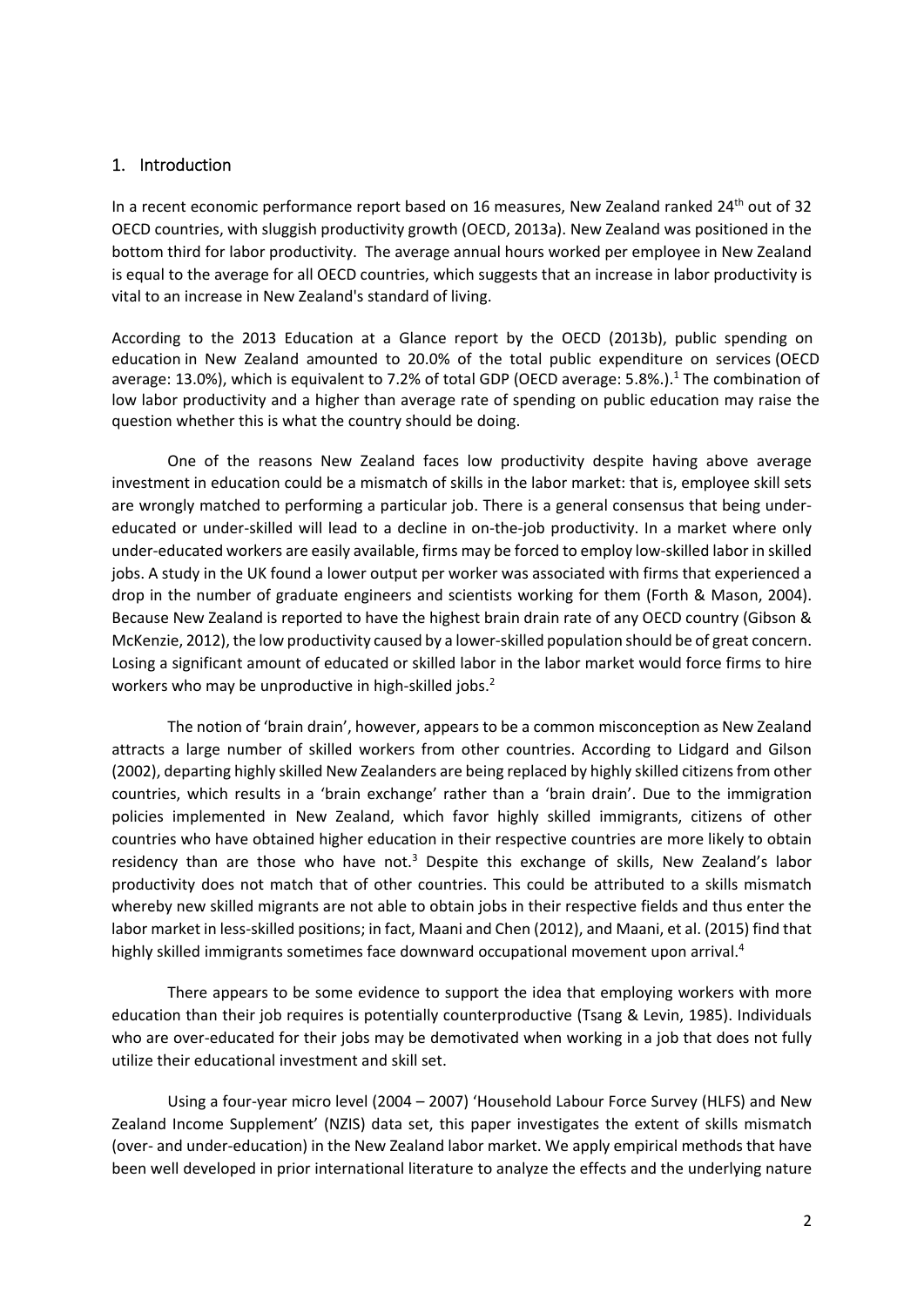of the mismatch of skills in New Zealand. To the best of our knowledge, this is the first application of the mismatch analysis to New Zealand data.

The structure of this paper is as follows. Section 2 provides a brief literature review on the causes of skills mismatch; Section 3 describes the empirical approach undertaken in this study. Section 4 identifies commonly used measures for a reference level of education, and Section 5 presents our findings of the incidence of mismatch in New Zealand using those measures. Finally, Section 6 reports the effect of this mismatch. Section 7 is the concluding section.

#### 2. Causes of Skills Mismatch

Studies of returns to education typically relate the log of earnings to years of education attained, potential labor market experience and a range of other personal characteristics (e.g. gender, birth place, and ethnicity). This conventional Mincerian model is regularly expressed as follows:

$$
\ln E_i = \beta_0 + \beta_1 S_i + \beta_2 E x p_i + \beta_3 E x p_i^2 + \alpha_i X_i + u_i \tag{1}
$$

 $E_i$  represents an individual's earnings,  $S_i$  is the level of attained education,  $Exp_i$  is the post-schooling labor market experience,  $X_i$  is a vector of variables that defines the individual (other than education or experience) and  $u_i$  is a random error term. This specification reflects labor market outcomes based on employee information and thereby it fully relies on information on educational attainment from the supply side.

In the 1980s the literature on returns to education started distinguishing between an individual's attained education and an adequate level of education. Specifically, Duncan and Hoffman (1982) found that returns to years of required education were higher than returns to years of actual education. Therefore, the importance of distinguishing between under‐education, required‐education and over‐education was recognized.

Required‐education is usually defined as a level of education that is adequate or sufficient to meet the requirements of getting or performing a job. Over-education, however refers to the situation when an individual has a surplus of years of education in terms of what is required for a particular job (Duncan & Hoffman, 1982). In contrast, under‐education occurs when an individual's attained education isinsufficient for the job. Thus, any individual who has obtained education in excess of what is required or that is less than is required would be mismatched to their job. Job requirements can contain many dimensions of worker abilities and aptitudes, and required‐education is simply a single variable that necessarily compresses this diverse information. Still, as Hartog (2000) states, it is a step in the right direction. We discuss the empirical derivation of educational mismatches, as developed in the literature, in Section 4.

In this section, we briefly review three alternative economic models of educational mismatches in the labor market.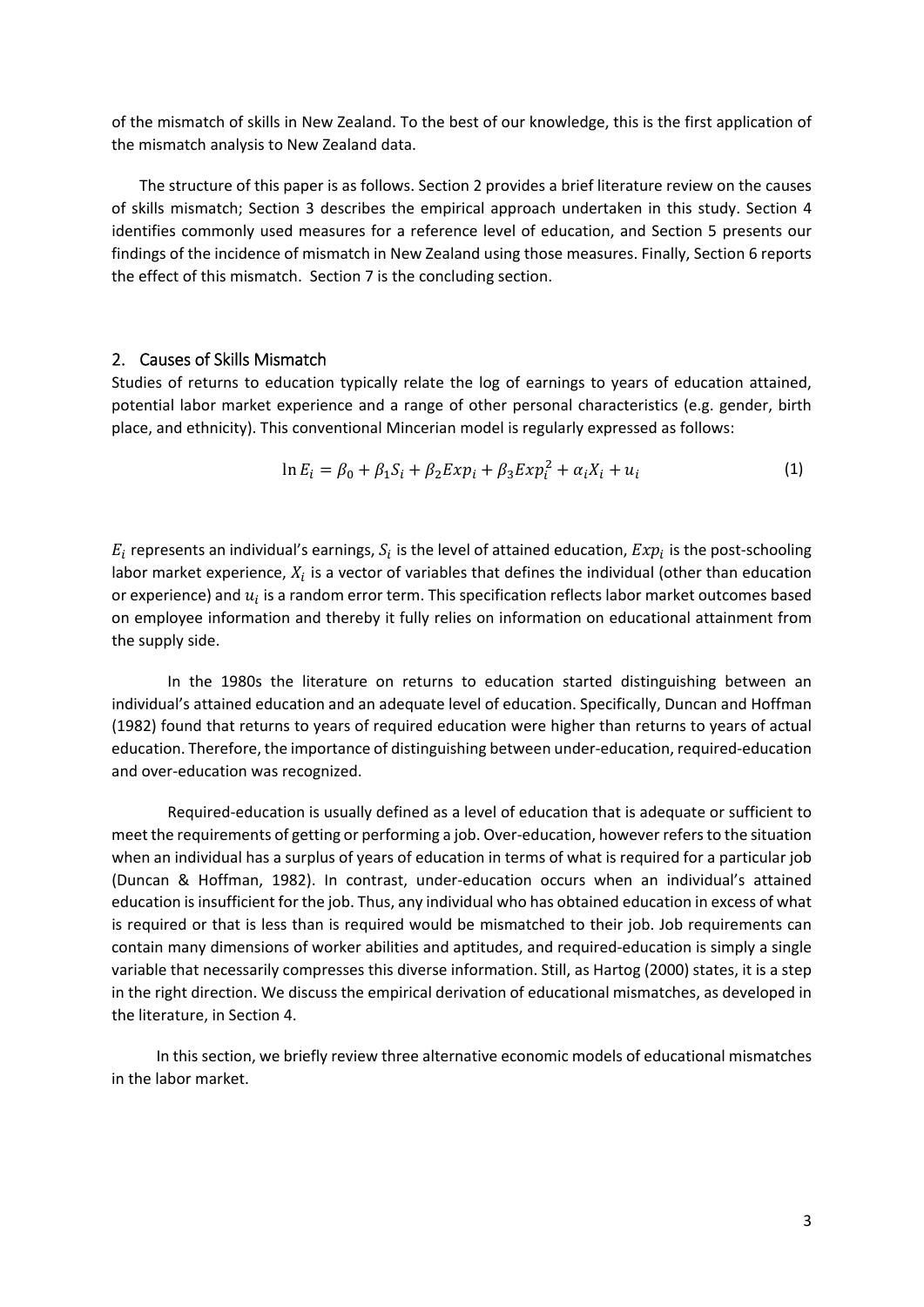#### *2.1. Human Capital Model*

The standard Becker/Mincer human capital model (Becker, 1964; Mincer, 1974) suggests that earnings are determined by levels of human capital, in particular by years of education and work experience. This model does not distinguish between actual years of education and required years of education. To that effect, any year of education is assumed to increase earnings by as much as any other (and applied equally to under, required, or over-education).

Recently, however, the literature in human capital theory has expanded to recognize that human capital exists in various forms; namely, formal education, job experience and skills acquired through on‐the‐job training. Results from Sloane et al. (1999) support the hypothesis that workers may substitute one form of human capital for another. According to Hartog (2000), over‐education may exist due to a deliberate choice made, because a low‐level entry job may be a good investment opportunity.

Sicherman (1991) finds that workers who are over-educated tend to be younger and are more likely to move to higher-level jobs. These findings support the theory that over-education is transitory and that, with labor market experience, workers move to jobs which match their qualifications, and eventually get employment in a job they match. Groot (1996), however, finds that over-educated male workers tend to stay longer at their current job, reflecting that they might have fewer opportunities to change jobs due to being less productive. However, Groot's negative findings can also be explained by Mendes de Oliveira et al. (2000)'s results, who find that over‐educated workers in the Portuguese labor market were those who were desirable to firms. In fact, they were the bulk of those who received training and firm‐specific investments, resulting in tenure rewards and not being due to being less productive.

In the human capital model workers who are under‐educated can be workers who have accumulated other forms of human capital besides formal education. They may have been promoted from a previously adequately‐matched job, or possess more informal human capital. Such skills would in turn give them the ability to perform a job that would usually require more formal education than they have already acquired. Groot (1996) and Mendes de Oliveira et al. (2000) explain that under‐ education increases with labor market experience, and that it may be persistent, as experience compensates for lack of formal education. Workers who appear to be under-educated for their current job might have had training specific to their job which enabled them to obtain that job in the first place (Hartog, 2000). Therefore, if workers are compensated based on the actual years of formal education obtained, and not based on the years of education required for the job, there should be no difference between returns to years of over‐education, under‐education and the returns to years of required education.

### *2.2. Job Competition Model*

On the opposing side of the supply and demand equilibrium, a job competition model has been developed to explain demand side labor market factors. This model, developed by Thurow (1975), proposes that the labor market is a market where supplies of trainable labor are matched with jobs (training opportunities) that are in turn associated with the availability of job openings. Jobs only occur when there is a vacancy that creates the demand for the skills required. As most job skills are not acquired before entering the labor market but through on-the-job training, employers face training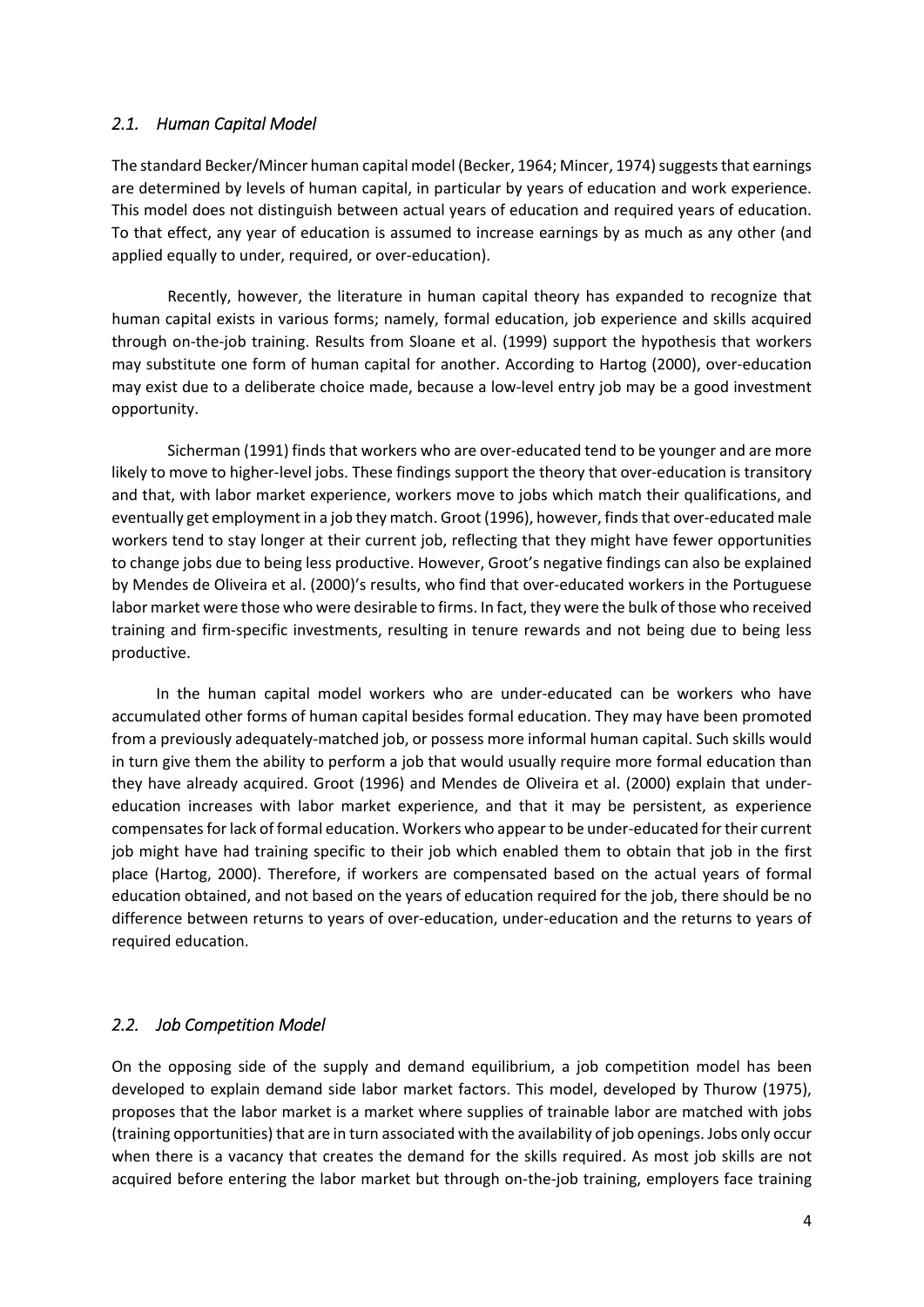costs when hiring. Thus, to minimize training costs, employers rank potential workers based on their training costs using background characteristics as an indirect indicator.

Education is thus used as a signaling device; higher levels of education increase the opportunity to obtain a skilled job but once a job is acquired, returns to marginal education are zero (Muysken & Weel, 1999). The wage effect of having a higher level of education is on the opportunity of getting a better job rather than on directly increasing the wages of an individual. A similar approach is taken by Spence (1973), in which education (up to a certain level where costs of education might outweigh earnings) is used as a signaling tool to obtain skilled jobs. As the lower positioning of skilled workers to unskilled jobs occurs, the job competition model states that the persistence of over‐education in the labor market can be attributed to workers' relative educational attainment in the job queue. For example, when employers hire workers whose attributes are associated with low training costs, individuals are more likely to take part in higher education, if a competing worker does so, in order to protect their current position. Though it is difficult to determine how the ceiling of willingness to participate in higher education is achieved, McGuiness (2006) finds that the job competition model provides a clear explanation for over‐investments in education, and subsequently for over‐education in the labor market.

#### *2.3. Assignment Theory*

Assignment theory, proposed by Sattinger (1993), focuses on the assignment of heterogeneous workers to heterogeneous jobs. Within this framework, the earnings function is an equilibrium outcome of the solution of the assignment problem. In general, assignment models specify relevant differences amongst workers, jobs or sectors available to workers, worker characteristics, the technology that relates jobs to output, and the problem of assigning workers to jobs (McGuinness, 2006). Marginal product and thus earnings depends on both workers and the jobs, suggesting an equilibrium based on the supply function found in the human capital model, and the demand determinants in the job competition model. Since the concept of over-education and under-education can be considered within this framework only if the demand side and supply side are separated, Hartog (2000) stated that application of this model is limited because connecting the two requires special assumptions.

We summarize the theories above and their expected outcomes in Table 1. These models provide competing expected outcomes of educational mismatch. We attempt through our estimation methods below to find evidence on the extent and outcomes of educational mismatch. We also consider the model that most closely reflectsthe source of mismatch based on our results, using a rich micro‐level data set on the New Zealand labor market.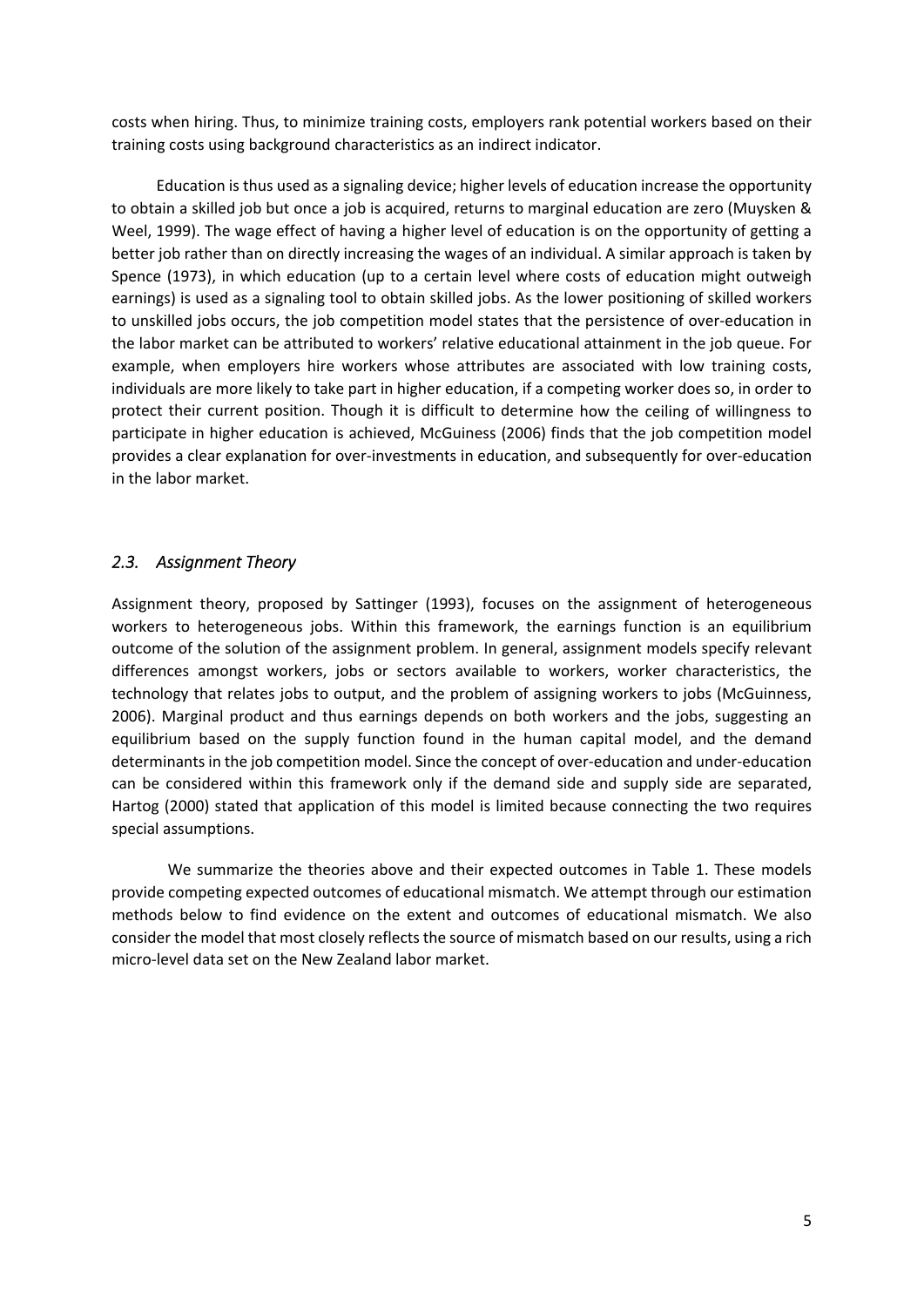Table 1: Theoretical Views of Mismatch

| Theory                          | <b>Main Proponent</b>                                                                                 | <b>Wage Determinants</b>             | <b>Predictions of Over-</b><br>education                                                                       |
|---------------------------------|-------------------------------------------------------------------------------------------------------|--------------------------------------|----------------------------------------------------------------------------------------------------------------|
| <b>Human Capital Model</b>      | Mincer (Schooling,<br>Experience and<br>Earnings, 1974)                                               | Supply (personal<br>characteristics) | Return on years of<br>over-education $=$<br>returns on years of<br>required education                          |
| <b>Job Competition</b><br>Model | <b>Thurow (Generating</b><br>Inequality:<br>Mechanisms of<br>Distribution in the US<br>Economy, 1975) | Demand (job queues)                  | No returns on over-<br>education<br>No penalty for under-<br>education                                         |
| <b>Assignment Model</b>         | Sattinger (Assignment<br>Models of the<br>Distribution of<br>Earnings, 1993)                          | Supply and Demand                    | Return on required<br>education > return on<br>years of over-<br>education;<br>Penalty for under-<br>education |

#### 3. Empirical Approach

Two main specifications have been used throughout the literature to study the returnsto mismatched education. Both specifications are modifications of the Mincer earnings function. One utilizes dummy variables for over‐ and under‐education, while the other decomposes years of education into years of over-education, required education and under-education (ORU Specification). Although both specifications are recognized for empirical analysis, the focus in this paper is on the ORU specification (Duncan and Hoffman, 1982), as it uses information more fully, and it also enables formal testing of the three theories of mismatch.<sup>5</sup>

The ORU specification decomposes years of attained education ( $actual_i$ ) into years of required education ( $req_i$ ), years of over-education ( $over_i$ ), and years of under-education ( $under_i$ ) defined as:

$$
actual_i = over_i + req_i - under_i \qquad (2)
$$

with

$$
over_i = \begin{cases} actual_i - req_i, & \text{if actual}_i > req_i \\ 0, & \text{otherwise} \end{cases}
$$
 (3)

and

$$
under_i = \begin{cases} req_i - actual_i, & \text{if actual}_i < req_i \\ 0, & \text{otherwise} \end{cases} \tag{4}
$$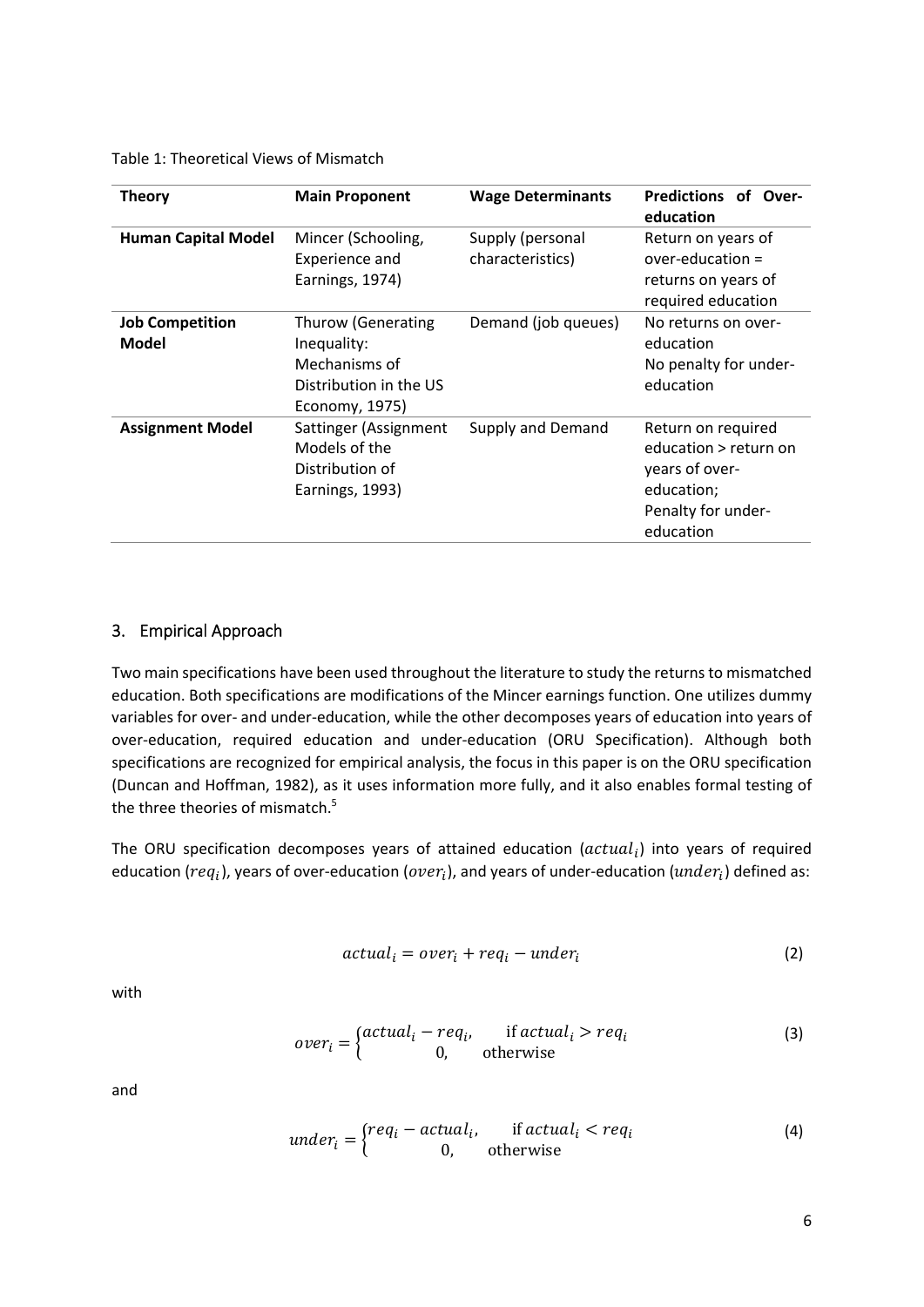Using this definition, the standard human capital model above can be written as:

$$
\ln E_i = \beta_0 + \beta_1 over_i + \beta_2 req_i + \beta_3 under_i + \beta_4 Exp_i + \beta_5 Exp_i^2 + \alpha_i X_i + u_i \tag{5}
$$

where  $\beta_1$  is the returns to an additional year of over-education,  $\beta_2$ , the returns to an extra year of required education and  $\beta_3$ , the returns to a year of education below the required education. The remaining coefficients are as described above.

Note that the ORU specification in (5) contains two competing theoretical models: the human capital model and the job competition model (Hartog & Oosterbeek, 1988). The human capital model predominantly supports a supply‐side theory. Earnings in this model should not be directly affected by job requirements, as job level and related variables are subsumed in the age-earnings profile (Mincer, 1974). Then each year of schooling receives the same earnings return, and the returns to over‐education equals the returns to required education, and the penalty of being under‐educated  $(\beta_1 = \beta_2 = -\beta_3)$ , and (5) reduces to the conventional Mincerian earnings function in (1). On the other hand, when the returns to over-education and under-education are zero ( $\beta_1 = \beta_3 = 0$ ), (5) reduces to:

$$
\ln E_i = \beta_0 + \beta_2 \, r e q_i + \beta_4 E x p_i + \beta_5 E x p_i^2 + \alpha_i X_i + u_i \tag{6}
$$

where earnings are largely determined by the demand side factor of a reference level of education to perform a job; years of over‐education and under‐education are irrelevant as employers hire workers based on their potential training costs. In general, the literature (see Hartog (2000) for more) surrounding the ORU specification supports the following conclusions:

- 1. Returns to over-education are positive but smaller than returns to required education ( $0 <$  $\beta_1 < \beta_2$ ).
- 2. There is a penalty associated with being under-educated, but the penalty is smaller than the returns to required education ( $0 < -\beta_3 < \beta_1$ ).
- 3. The returns to required education are higher than returns to actual education.

#### 4. Measurement of Required Education

As mentioned above, the main focus of returns to education in recent educational mismatch studies is on the returns to required education instead of just the level of education attained. Thus it is important to measure a required level of education for different jobs.

Three measures can be drawn from Hartog (2000), Verdugo and Verdugo (1989) and Mendes de Oliveira et al. (2000): 'worker self‐assessment', 'job analysis', and 'realized matches'. Because worker self-assessments and job analysis reports are not available in New Zealand, a more objective realized matches approach is used in this paper. A realized matches approach uses available data (such as years of attained education) to measure the required level of education for a particular job (Mendes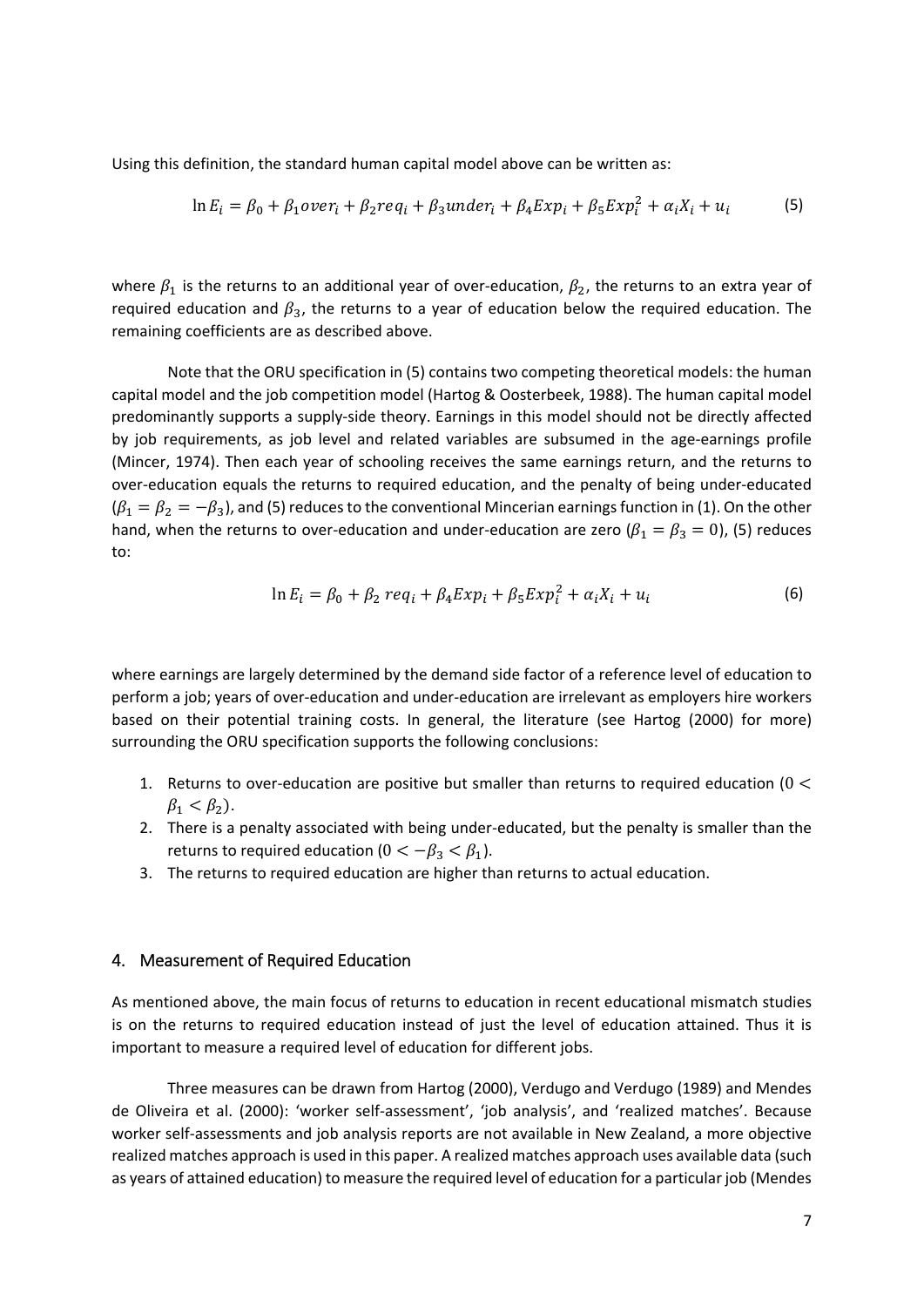de Oliveira, Santos, & Kiker, 2000; Verdugo & Verdugo, 1989). One way to do so is to use the *mean* educational attainment for each occupation for full-time workers. Workers whose skills match the job comprise the middle range of the educational distribution, having between plus and minus one standard deviation of the mean. Workers who are over‐educated have educational attainment more than one standard deviation above the mean while under‐educated workers have less education than one standard deviation below the mean. The attractiveness of this approach isitsrelative ease; it does not require specific questions to be asked of workers in surveys.

Using the mean level of education +/‐ one standard deviation usually leads to symmetrical incidence of over and under‐education; which is what one would normally find beyond the one standard deviation tails of a normal distribution (Hartog, 2000). This mean specification is also sensitive to outliers in the data. If an occupation has above average numbers of over-educated workers, the level of adequate education will be pushed upwards, resulting in a smaller incidence of over‐education, and vice versa for occupations with above‐average numbers of under‐educated workers.

Nevertheless, Hartog (2000) warned that using the RM approach should be interpreted differently from the other two approaches as it contains observations that are the result of the supply and demand of the labor market (assignment theory) rather than just the demand or supply side.

Kiker et al. (1997) proposed using the modal value of educational attainment for each occupation to reduce sensitivity to outliers, and year‐to‐year variation in data sets, and to provide a more accurate measure of adequate education. Using the modal value, workers are over‐educated if their attained education is above the modal value, and under‐educated if it is below the modal value of education. Another advantage of the method is that required years of education refers to actual education levels held by employees in jobs, rather than to made‐up fractions of years of education. In this paper, we focus on the mode method.

#### *4.1. Data and Measurement Choice*

The sample used for thisstudy has been drawn from the 'Household Labour Force Survey and the New Zealand Income Supplement' (HLFS/NZIS) provided by Statistics New Zealand (CURF: Confidentialized Unit Record File, data). The HLFS/NZIS is a cross‐sectional data set that provides micro‐level data on variables such as earnings, qualifications, ethnicity and occupation for the years 2004 to 2007. The HLFS is a quarterly survey of approximately 15,000 private households (approximately 29,000 individuals) sampled on a statistically representative basis from rural and urban areas throughout New Zealand. The NZIS runs as a supplement to the HLFS during the June quarter of each year. All full‐time employed, prime‐aged males and females were selected. To obtain a better approximation of actual years of education, we excluded those whose educational qualifications were not specified. Finally, we selected individuals between the ages of 25 to 59 to be consistent with prior study on returns to higher education by Maani and Maloney (2004). This leaves us with 41,234 individual observations, (24,303 males and 16,931 females) pooled across the four years. The variables that we have used in this paper are listed in Appendix A (Table A1).

Years of education were approximated using both the results from HLFS/NZIS and the New Zealand Education System Overview. A complete description of the years of education attained is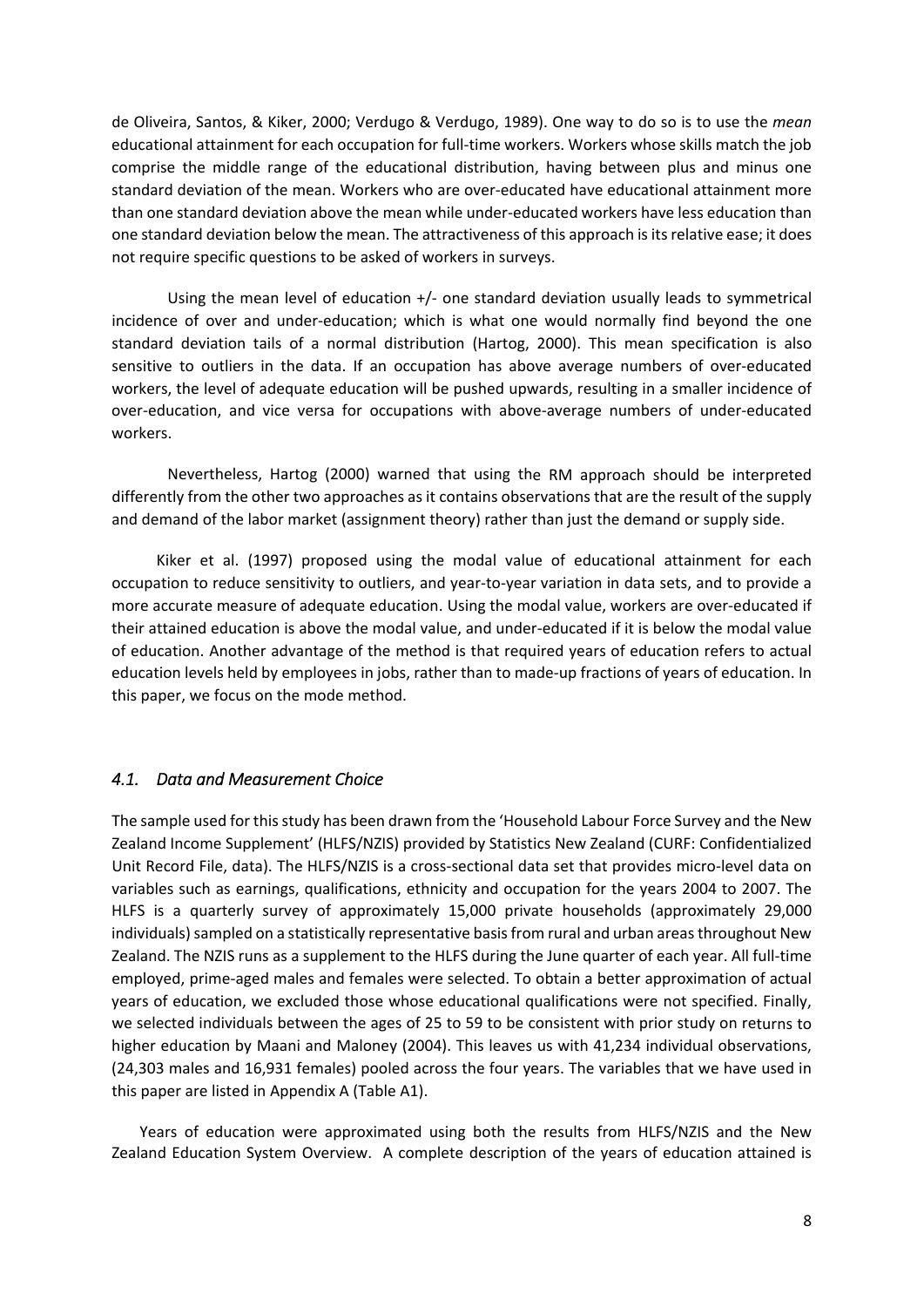available in Appendix B. Measurements of the educational requirements of each occupation were calculated using the realized matches approach described above.

The variable for required years of education ( $req<sub>i</sub>$ ) across the analyses in our paper is created at the occupation level, across the pooled four years of data and pooled across gender. Therefore, it is fixed acrossthe four years of data. This approach is used within both the mean and the mode methods applied. As such, it provides a better indication of required education that is not influenced by yearto-year variation in the data. In addition, the advantage of measurement of required years of education across pooled samples by gender is that educational requirements are not guided by gender.

Due to the specific nature of the CURF data, which are designed to maintain anonymity, no individually identifiable variables were available. Hence, panel data analysis is not possible. To increase the accuracy of the analysis, the data are pooled together for the four years. Given the pooled nature of our data, the objective of our study is limited to identifying whether individuals can be broadly identified in jobs where they are over‐ or under‐educated, compared to the rest of the workforce in their profession in New Zealand at any time. But our analyses cannot show why individuals are over-, or under-educated. Likewise, we show the association of earnings with each year of adequate education, over‐education, and under‐education, but we cannot separate individual heterogeneity (e.g. individual unobserved traits, or specifics of degrees) from job characteristics. One of the implications of this is that our results do not show what the earnings penalty to over‐education is, should a person change jobs. But they show the extent of educational mismatch classification, and the potential earnings differentials associated with it, for individuals who are in mismatched jobs. Nevertheless, our analyses use the same modelling approach as do the Australian and other studies reviewed and used for comparison in this paper.6

#### 5. Incidence of Mismatch

Using the realized matches approach, with both mode and mean indices, we report the incidence of mismatch. We report our summary results for New Zealand in Table 2.

Our results show evidence of significant mismatch of both over‐ and under‐education, with under‐education being the more pronounced mismatch. Our results show that for both men and women under‐education is more prevalent than over‐education, but both are prominent. Based on the mode method, which as discussed above is our preferred method, close to 60% of men in New Zealand are in jobs that can be categorized as mismatched, with 33.4% being under‐educated, and 26.1% over-educated. For women the proportion of mismatches is higher, with 42.8% categorized as under‐educated and 33.4% over‐educated.

The incidence of both males and females being under‐educated was significantly higher in the mode than in the mean index (from the mode index, close to half of the labor market for some age groups appears to be under‐educated). The difference between the two measures reflects the different computation of the two indices.

We found that under both the mode and mean indices, males tend to be more over‐educated than do females. This finding is in contrast with in the findings of Groot and van den Brink (2000)'s meta‐analysis of 25 studies, which report more frequent over‐education amongst female workers,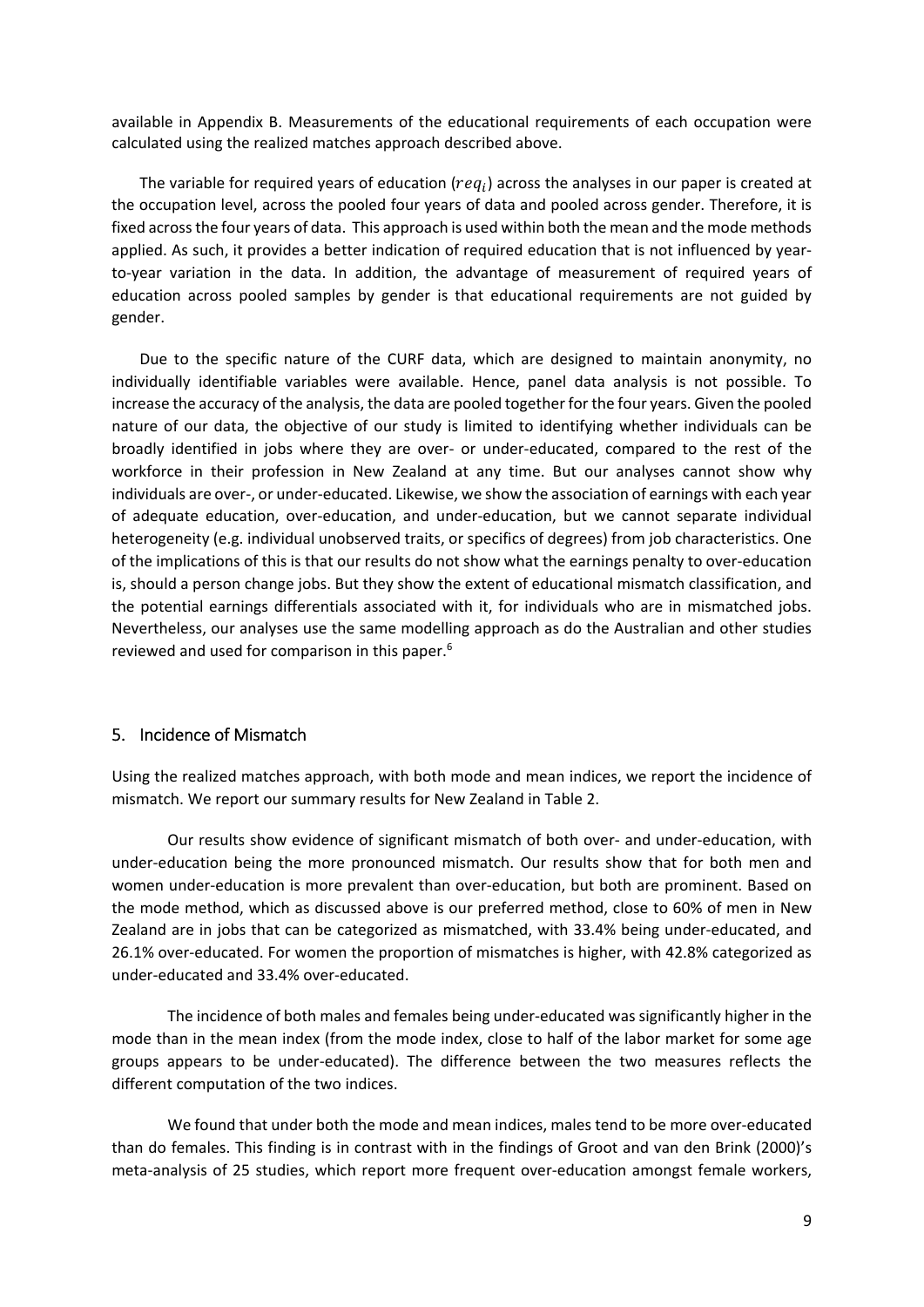while male workers were more likely to be under‐educated. One reason for this occurrence could be female workers having to compensate for certain labor market biases and requirements by having more years of formal education. This does not seem to be the case in New Zealand and our results are in line with the findings by both Linsley (2005) and Voon and Miller (2005) in Australia, in which male workers seem to have to compensate by having more years of education, or female workers have unquantifiable skills that are desirable to both New Zealand and Australian employers.

Our findings using the mean index show that 68.9% of male workers and 72.2% of female workers are adequately educated. Using the mode index, however, the proportion adequately matched to their jobs falls to 40.5% and 37.8% respectively. This should come as no surprise since using the mean level of education qualifies more workers to be classified as being adequately educated. Prior research using the Adult Literacy and Life Skills (ALL) survey in Earle (2011) estimated that only 41% of workers in New Zealand were well matched to the literacy and numeracy skill practices in their jobs. <sup>7</sup> Further, a study by Quintini (2011) also found that in the year 2005 approximately 40% of the New Zealand workforce was classified as under‐educated. These two studies provide some support for the view that the mode index presents a more accurate picture of the New Zealand incidence of skills mismatch. In the UK, Green and McIntosh (2007), using the 2001 Skills Survey data, report that 37% of employees are over‐educated, while also mentioning that 35% of UK employees are over‐skilled.

Table 2 also shows comparable estimates of educational mismatches for Australia. We find that the Australian labor market is also affected by mismatches, with slightly higher reported measures of over‐education in Australia. The higher measures of over‐education for both males and females in Australia relative to New Zealand workers may be partly attributed to the inclusion of the age group 20-24 in the Australian studies reported. The incidence of over-education reduces with labor market experience (and hence with age); thus we can expect a higher incidence in the Australian studies based on the age categories, using the mean as an index.

The similarities across our study and the Australian studies in Table 2 show that the incidence of over‐education in New Zealand also decreases with labor market experience (and hence, with age). This could be the result of workers getting more information on the jobs available in the market and thus of their movement to different jobs in which their levels of education match the requirements of the job. It is also possible that workers gain other forms of human capital while working (which compensates for having less formal education initially). In such cases they may be promoted to higher job levels within the same firm, which explains the decreasing incidence of under-education. This latter pattern of decreasing incidence of over‐education and increasing incidence of under‐education is consistent across all occupational groups in Table 2.

The incidence of under‐education is higher among mature age groups. This effect reflects the general increase in the education levels of the younger cohorts, such that mature workers in both Australia and New Zealand are more likely to have fewer years of education than younger cohorts have. Nevertheless, both over-education and under-education are prevalent across all age groups, and therefore they are not specific to mature workers.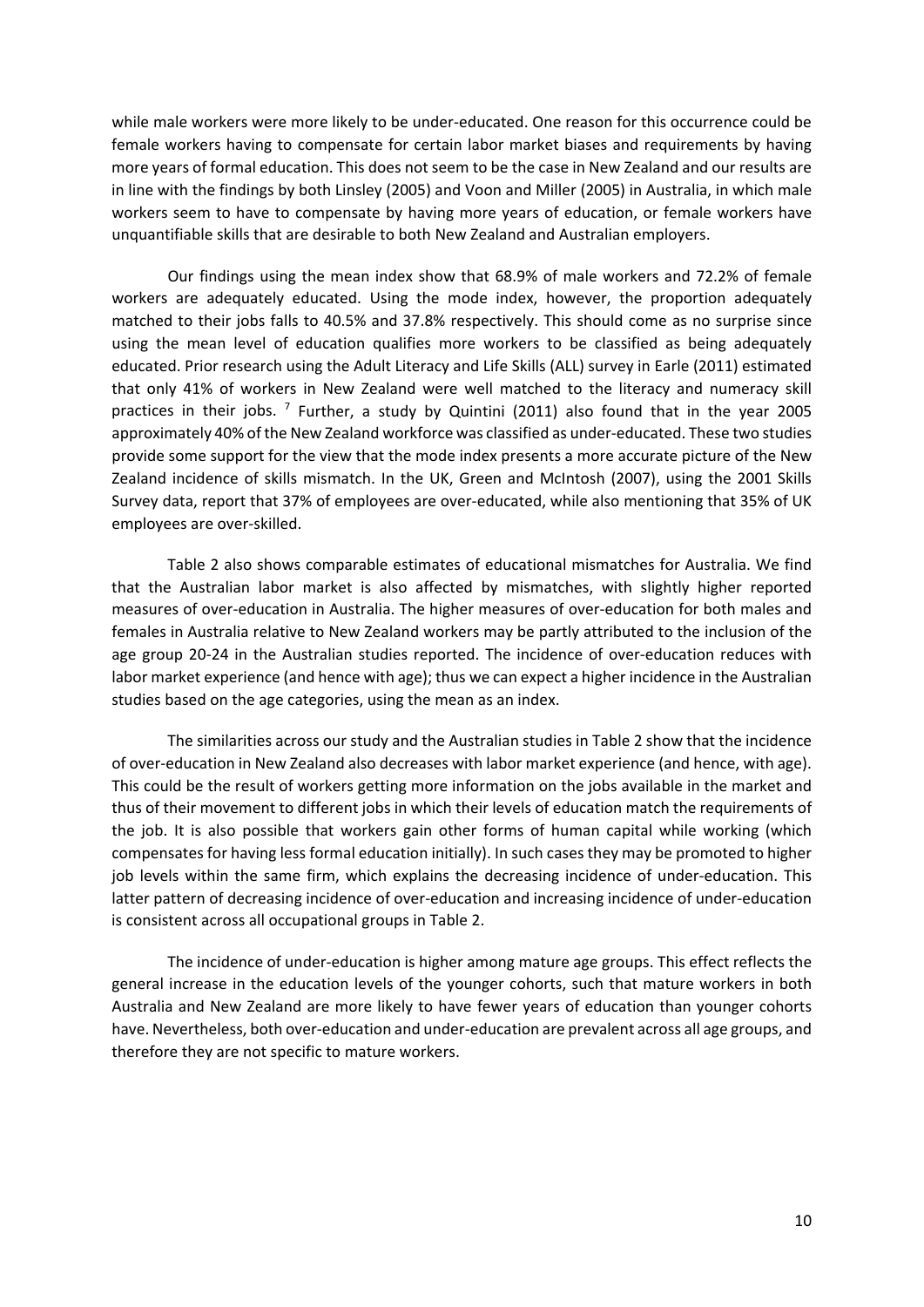| Region/Author               | Measure                                |       |           |      | Over-educated (%) | Under-educated (%) |        |
|-----------------------------|----------------------------------------|-------|-----------|------|-------------------|--------------------|--------|
|                             |                                        | Age   | Exp       | Male | Female            | Male               | Female |
| New Zealand (This<br>study) |                                        |       |           |      |                   |                    |        |
|                             | RM (mode)                              | 25-59 |           | 26.1 | 19.4              | 33.4               | 42.8   |
|                             |                                        |       | $1 - 5$   | 35.4 | 29.4              | 4.3                | 6.7    |
|                             |                                        |       | $11 - 15$ | 30.1 | 20.3              | 27.0               | 37.7   |
|                             |                                        |       | $21 - 25$ | 26.2 | 20.3              | 32.0               | 41.9   |
|                             |                                        |       | $31 - 35$ | 23.7 | 14.2              | 39.3               | 51.3   |
|                             |                                        |       | $41 - 45$ | 12.3 | 4.7               | 54.0               | 70.7   |
|                             |                                        |       |           |      |                   |                    |        |
|                             | RM (mean)                              | 25-59 |           | 11.6 | 7.4               | 19.6               | 20.4   |
|                             |                                        |       | $1-5$     | 31.5 | 24.8              | 0.0                | 0.0    |
|                             |                                        |       | $11 - 15$ | 15.1 | 8.7               | 11.2               | 13.0   |
|                             |                                        |       | $21 - 25$ | 12.3 | 7.1               | 17.2               | 17.4   |
|                             |                                        |       | $31 - 35$ | 8.5  | 3.1               | 24.5               | 27.0   |
|                             |                                        |       | $41 - 45$ | 0.0  | 0.0               | 56.7               | 67.2   |
| Australia                   |                                        |       |           |      |                   |                    |        |
| <b>Linsley (2005)</b>       | WSA (Worker Self- 18-54<br>assessment) |       |           | 28.7 | 25.7              | 17.1               | 21.0   |
|                             |                                        | 18-24 |           | 40.7 | 40.0              | 17.1               | 21.0   |
|                             |                                        | 25-34 |           | 30.0 | 29.3              | 12.0               | 17.7   |
|                             |                                        | 35-44 |           | 28.5 | 23.7              | 21.6               | 22.0   |
|                             |                                        | 44-54 |           | 21.8 | 17.1              | 21.8               | 29.0   |
| Voon & Miller<br>(2005)     | RM (mean)                              | 20-64 |           | 15.8 | 13.6              | 13.7               | 18.5   |
|                             |                                        |       | $1 - 5$   | 26.2 | 26.8              | 2.4                | 1.6    |
|                             |                                        |       | $11 - 15$ | 17.7 | 14.8              | 7.0                | 11.5   |
|                             |                                        |       | $21 - 25$ | 16.4 | 12.6              | 11.3               | 17.8   |
|                             |                                        |       | 31-35     | 9.5  | 5.2               | 22.9               | 38.1   |
|                             |                                        |       | 41-45     | 4.3  | 2.4               | 47.8               | 58.3   |
|                             |                                        |       |           |      |                   |                    |        |

Table 2: Incidence of Mismatch

An examination of the average incidences of over‐education and under‐education across individual groups and industries shows that both mismatches are prevalent across these categories. Notably, there is a higher incidence of over‐education among immigrants in our sample (at 26.1%, compared to 22.7% among the native-born (mode method). In addition, over-education is significantly more prevalent in the agriculture industry (63.9% are classified as over‐educated, compared to the national average of 23.4%). Over‐education is, in turn, significantly less prevalent in the education and construction industries (11.3% and 17.2% are respectively classified as over-educated in the education and construction industries, compared to the national average of 23.4%). Under-education is significantly more prevalent in the Wholesale, Retail Trade and Accommodation industry, and health and Community Services (52.2% and 52.8% are respectively classified as over‐educated in these industries, compared to the national average of 37.1%).<sup>8</sup> These averages do not control for factors such as age; they do, however, provide a general indication of where mismatch is more prevalent.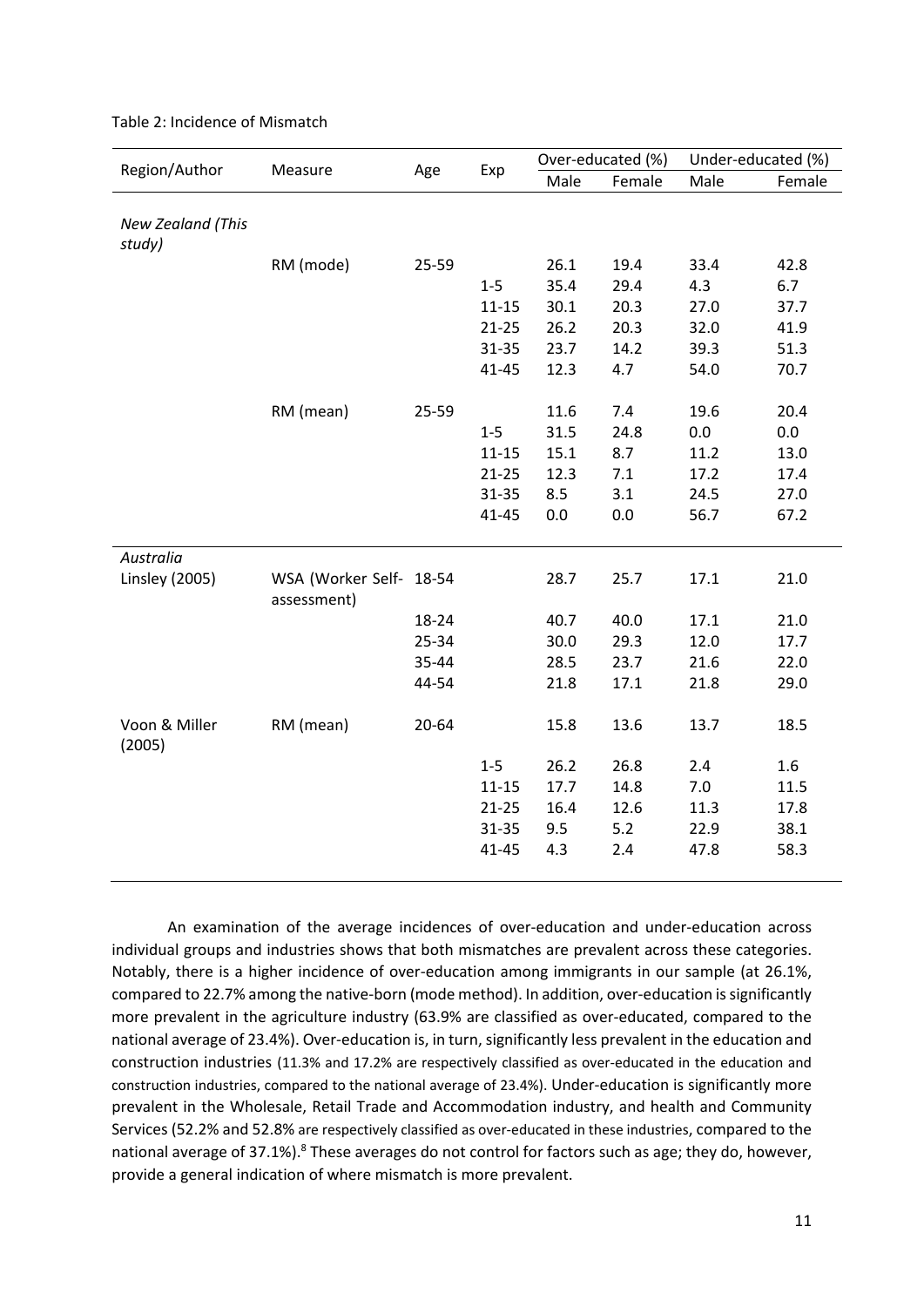We report the incidence of mismatch for each occupational class by gender in Table 3. Consistent with our findings when tabulating incidence with all occupations, the mean index provides a far higher incidence of workers who were adequately matched with their jobs. Using the mode and the mean indices for different occupational groups continues to show that male workers are consistently more over‐educated than female workers while the opposite holds true for under‐ educated workers.

From the mode index, occupations that require lower levels of education seem to have a higher incidence of over-educated workers; the highest incidence of over-education (71.3% and 68.2% for male and female Agriculture & Fisheries workers) requires the lowest level of education (10 years). Workers in this occupation might undertake more formal education without the intention of working in this occupation when they finish studying.

An interesting observation at the one digit occupational classification is that in the category of Professional, Technicians and Associated Professionals, workers report one of the higher rates of adequately matched jobs. This indicates that workers in this professional category have a clearer path from the start of their education to the beginning of their working career. Also, it is possible that this category of workers, and the employers who hire them, have more information about the jobs and workers that are available in the market.<sup>9</sup> Descriptions of jobs in the category seem to be more specific and clear about the requirements of hire. More examples of jobsin this category are listed in Appendix C.

In the first part of this study we do not separate New Zealand workers into foreign and domestic born sub‐samples, but we control for country of birth heterogeneity in our models by including dummy variables for immigrant status. Poot and Stillman (2010) provide a comprehensive discussion of the importance of heterogeneity when examining immigrant education‐occupation mismatch, though they left the calculations of private cost of over‐ and under‐education to a later date. In a later section (Section 6.3), we contribute to filling that gap by providing results that are stratified by immigrant and NZ‐born groups.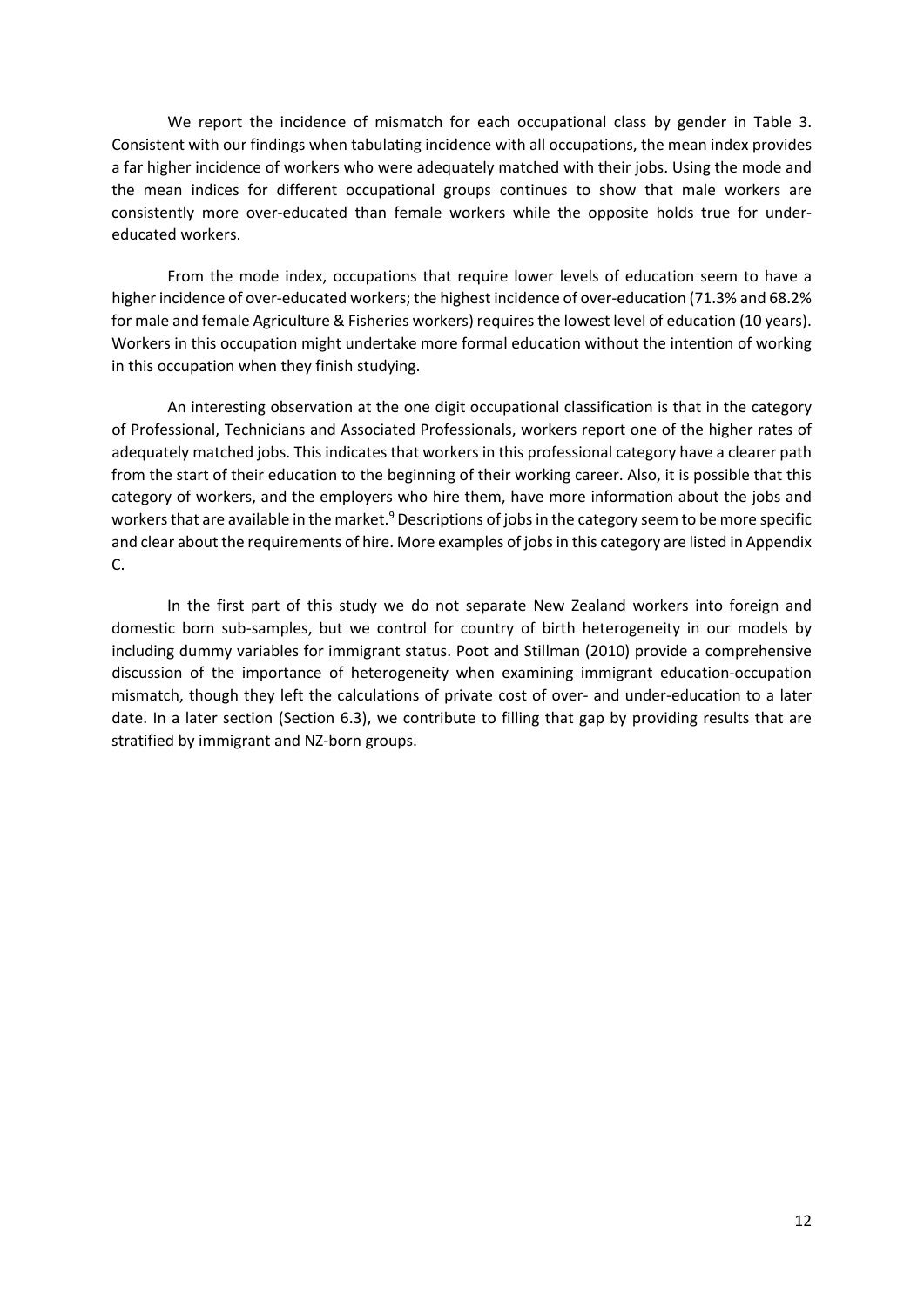#### Table 3: Incidence of Mismatch by Occupation

| Occupational group                                    | Required years of<br>education | Over-educated<br>(%) |        | Under-educated<br>$(\%)$ |        | Adequate (%) |        |
|-------------------------------------------------------|--------------------------------|----------------------|--------|--------------------------|--------|--------------|--------|
|                                                       | Mode/ Mean (sd)                | Male                 | Female | Male                     | Female | Male         | Female |
| RM (mode)                                             |                                |                      |        |                          |        |              |        |
| Legislators, Administrators & Managers                | 15                             | 25.8                 | 22.5   | 41.7                     | 44.8   | 32.5         | 32.7   |
| Professionals, Technicians & Associated Professionals | 18                             | 0.0                  | 0.0    | 55.1                     | 57.5   | 44.9         | 42.5   |
| Clerks                                                | 13                             | 40.7                 | 40.4   | 25.0                     | 23.9   | 34.3         | 35.6   |
| Service & Sales Workers                               | 15                             | 9.1                  | 4.1    | 54.2                     | 67.5   | 36.6         | 28.4   |
| Agriculture & Fisheries Workers                       | 10                             | 71.3                 | 68.2   | 0.0                      | 0.0    | 28.7         | 31.8   |
| <b>Trades Workers</b>                                 | 15                             | 2.9                  | 3.3    | 48.4                     | 69.6   | 48.7         | 27.1   |
| Plant & Machine Operators and Assemblers              | 10                             | 59.5                 | 51.1   | 0.0                      | 0.0    | 40.5         | 48.9   |
| <b>Elementary Occupations</b>                         | 10                             | 55.9                 | 47.8   | 0.0                      | 0.0    | 44.1         | 52.2   |
| All Occupations*                                      |                                | 26.1                 | 19.4   | 33.4                     | 42.8   | 40.5         | 37.8   |
| RM (mean)                                             |                                |                      |        |                          |        |              |        |
| Legislators, Administrators & Managers                | 14.4(2.6)                      | 25.8                 | 22.5   | 19.8                     | 17.9   | 54.4         | 59.6   |
| Professionals, Technicians & Associated Professionals | 15.7(2.4)                      | 0.0                  | 0.0    | 20.0                     | 19.2   | 80.0         | 80.8   |
| Clerks                                                | 13.5(2.3)                      | 14.4                 | 9.6    | 24.2                     | 23.1   | 61.5         | 67.3   |
| Service & Sales Workers                               | 12.9(2.4)                      | 9.1                  | 4.1    | 19.0                     | 30.2   | 71.9         | 65.7   |
| Agriculture & Fisheries Workers                       | 12.7(2.4)                      | 6.9                  | 5.6    | 28.7                     | 31.6   | 64.5         | 62.8   |
| <b>Trades Workers</b>                                 | 13.2(2.2)                      | 2.9                  | 3.3    | 36.9                     | 39.2   | 60.1         | 57.5   |
| Plant & Machine Operators and Assemblers              | 12.0(2.3)                      | 24.3                 | 17.4   | 0.0                      | 0.0    | 75.7         | 82.6   |
| <b>Elementary Occupations</b>                         | 11.9(2.2)                      | 21.6                 | 14.9   | 0.0                      | 0.0    | 78.4         | 85.1   |
| All Occupations*                                      |                                | 11.6                 | 7.4    | 19.6                     | 20.4   | 68.9         | 72.2   |

Note: \* Excluding workers with unspecified occupations.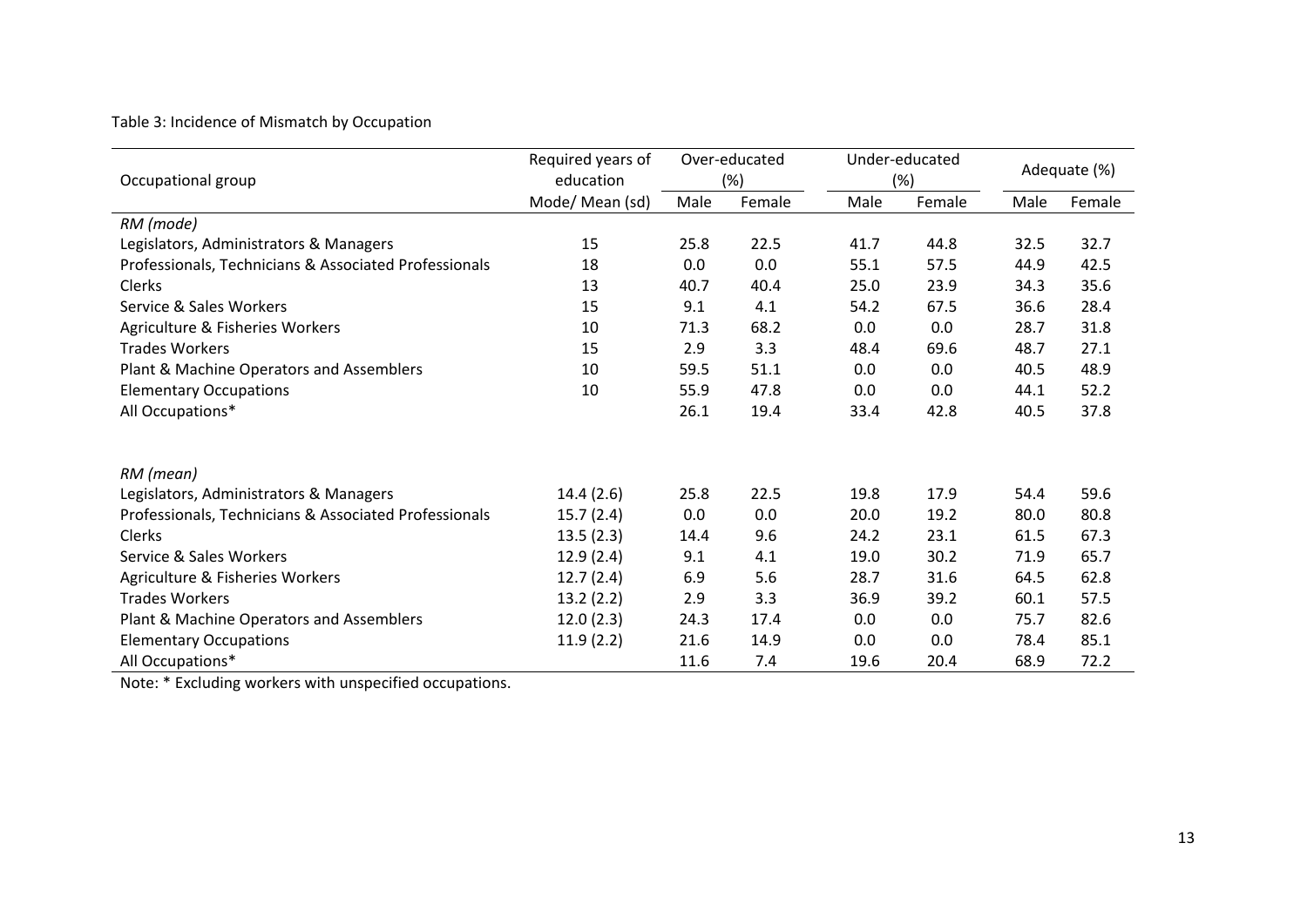#### 6. Returns to Over and Under‐education

Before examining the returns to a mismatch, we examine the base model of returns to education attained in New Zealand for both male and female workers. The results can be seen in Table 4, where we report both models without (columns 1 and 2) and with (columns 3 and 4) control fixed effects. The definition of the variables used in these models is available in Table A1 in Appendix A.

|                                       | (1)          | (2)          | (3)          | (4)          |
|---------------------------------------|--------------|--------------|--------------|--------------|
| Earnings (natural log)                | Male         | Female       | Male         | Female       |
| actual years of<br>education          | $0.069***$   | $0.065***$   | $0.038***$   | $0.038***$   |
|                                       | (0.005)      | (0.002)      | (0.003)      | (0.003)      |
| exp                                   | $0.024***$   | $0.016***$   | $0.021***$   | $0.014***$   |
|                                       | (0.002)      | (0.002)      | (0.002)      | (0.002)      |
| exp <sup>2</sup>                      | $-0.0004***$ | $-0.0003***$ | $-0.0003***$ | $-0.0002***$ |
|                                       | (0.00004)    | (0.00004)    | (0.00004)    | (0.00004)    |
| Immigrant                             | $-0.071**$   | $-0.064**$   | $-0.025**$   | $-0.034*$    |
| (binary)                              | (0.017)      | (0.015)      | (0.008)      | (0.014)      |
| married (binary)                      | Yes          | Yes          | Yes          | Yes          |
| child (binary)                        | Yes          | Yes          | Yes          | <b>Yes</b>   |
|                                       | No           | No           | Yes          | <b>Yes</b>   |
| ethnicity effects<br>industry effects | No           | No           | Yes          | Yes          |
| occupation effects                    | No           | No           | Yes          | Yes          |
| locality effects                      | No           | No           | Yes          | Yes          |
| year effects                          | No           | No           | Yes          | Yes          |
|                                       |              |              |              |              |
| _constant                             | $1.684***$   | $1.791***$   | $1.811***$   | $1.860***$   |
|                                       | (0.081)      | (0.060)      | (0.086)      | (0.073)      |
| $R^2$                                 | 0.177        | 0.178        | 0.303        | 0.312        |
| р                                     | $\mathbf 0$  | $\mathbf 0$  | $\mathbf 0$  | $\mathbf 0$  |
| Sample size                           | 19668        | 15021        | 19668        | 15021        |

Table 4: Returns to Education (Wage Effects): Mincer Model by Gender

Notes:

1. Robust standard errors clustered by industry are reported in parentheses.

2. \* *p* < 0.05, \*\* *p* < 0.01, \*\*\* *p* < 0.001

To account for potential unobserved heterogeneity in the data, all standard errors are robust standard errors, clustered by industry (9 industry categories). This adjustment allows for some correlation across unobserved characteristics by industry.

On average, male workers make 0.42% more than femalesfor each year of additional education. However, including control variables in our wage equation shows that female workers have slightly higher rates of return to education (3.81% for males compared to 3.84% for females). The findings here are consistent with the findings in Maani (1999), which found that across all levels of education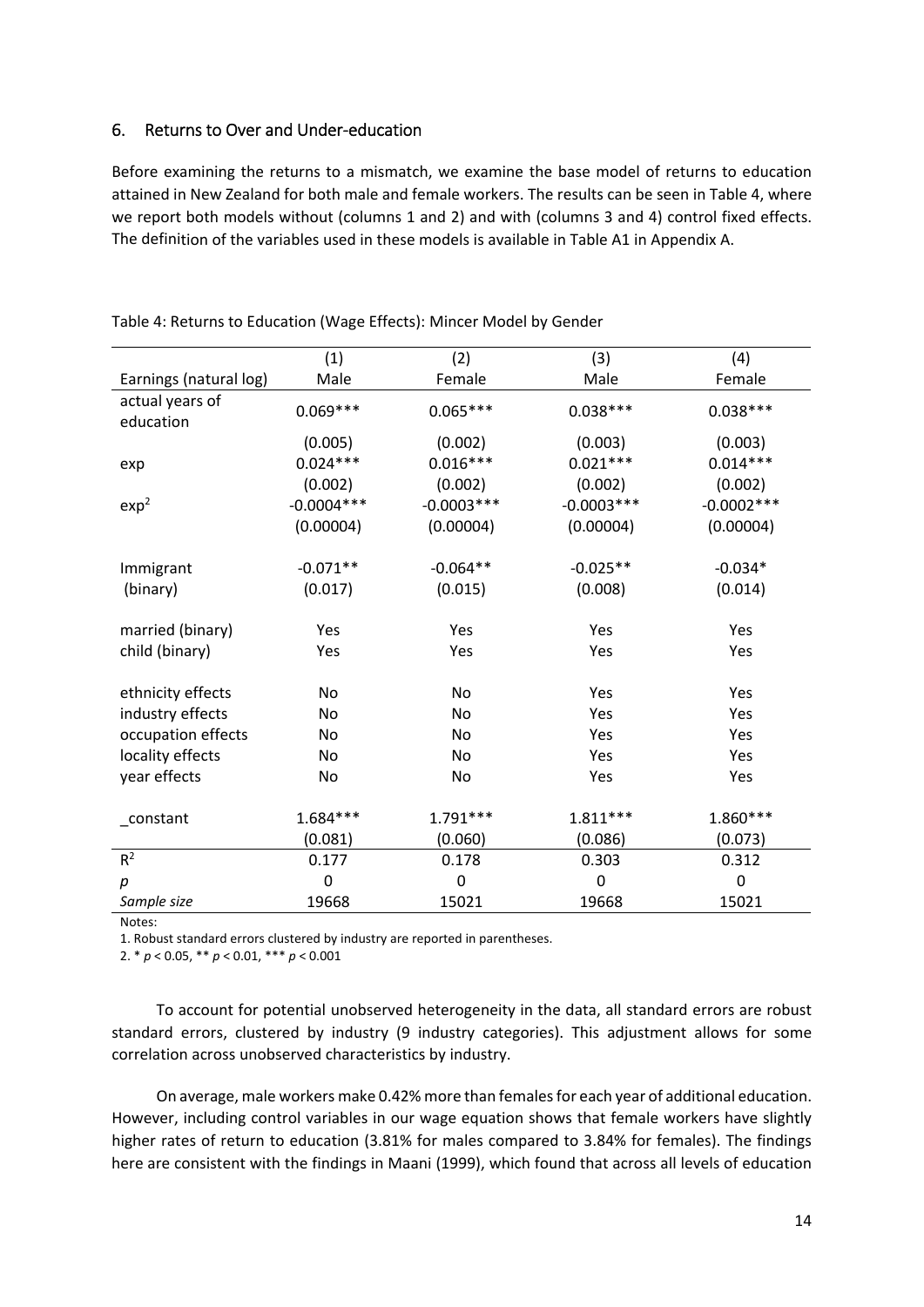in New Zealand, females have slightly higher rates of return to education. Females who have dependent children make 2.7% less (though this becomes not significant when control variables such as occupation effects are introduced), while males earn 2.67% more when control variables are added, indicating that they have to work more to support a child. Both males and females earn more when married. Migrant male and female workers earn less, in particular female migrant workers.

#### *6.1 ORU Specification*

The ORU specification allows us to differentiate between returns to years of adequate education as well as the returns of any mismatched years. An interesting feature of this specification is that it allows us to conduct hypothesis testing of the human capital, job competition and assignment models described in Section 2. In particular, the null hypotheses are as follows:

$$
H1: \beta_1 = \beta_2 = -\beta_3 \tag{7}
$$

$$
H2: \beta_1 = \beta_3 = 0 \tag{8}
$$

$$
H3: \beta_1 = \beta_2 = \beta_3 = 0 \tag{9}
$$

The first hypothesis H1 (7) is consistent with the human capital theory, which implies that educational attainment alone determines earnings; and failure to reject the null hypothesis provides evidence that the human capital model holds. The second hypothesis H2 (8) is based on the job competition model, where earnings are determined only by required education. Failure to reject this hypothesis provides evidence to support thistheory. Finally, the third hypothesis H3 (9) teststhat both educational attainment and job requirements determine earnings as indicated by the assignment model. Human capital, and the job competition model may be considered as extreme cases of the assignment model. Hence, if H1, H2 and H3 are all rejected, the results provide support for the assignment model of the labor market. These tests have been used in Allen and Van der Velden (2001), Bauer (2002) and Linsley (2005), and Hartog and Oosterbeek (1988) in this context.

Table 5 presents the results obtained using the ORU specification. Throughout our analyses we apply the mode method. <sup>10</sup> Our first set of results is provided in Table 5. Robust standard errors, clustered by industry are applied, and adjusts for potential heterogeneity and correlation across unobserved characteristics by industry.<sup>11</sup>

The models in columns 1 and 2 have the base explanatory variables. They include the years of potential experience, and experience squared, binary variables for immigrants, marital status (married), and presence of one or more dependent children, and it includes year fixed effects. Fixed effects for ethnicity, locality, and industry are added to the models in columns 3 and 4. The earnings effects of each year of over‐ and under‐education in columns 3 and 4 reflect general average effects of educational mismatches across and within occupations.

Across the two variations of the ORU specification in Table 5, returns to years of required education were significantly higher than years of over‐education (more than double in most cases). In addition, there is a lower earnings return (a negative coefficient) for each year of under‐education. The results in Table 5 are closely compatible with the results of the survey of studies (Leuven & Oosterbeek, 2011), where they estimate the average wage effect for a year of required education across European studies at 7.6%; of over‐education at 3.8%; and of under‐education at ‐3.5%. Indeed,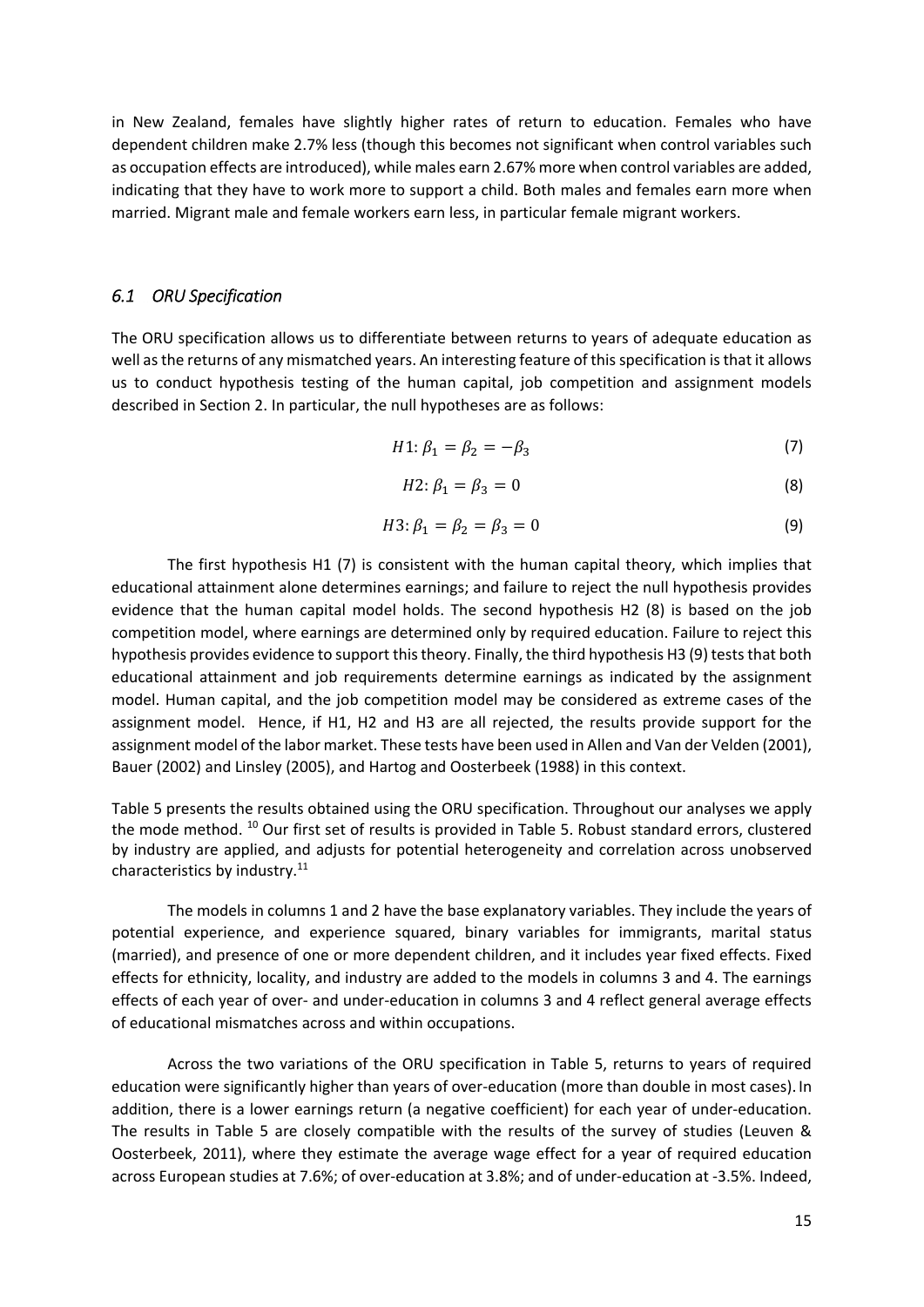the results in columns 3 and 4 are very similar to their average estimates for Europe, except that their average effect of the penalty for a year of under‐education of ‐3.5% is relatively lower than the effect (‐4.8% (for males) and ‐5.1%(for females)) in the New Zealand setting.

The results in columns 3 and 4 of Table 5 reveal that years of required education provide significantly more earnings, compared to just having more years of education as previously shown in Table 4. Returns to required years of education for male workers were 7.3%, (column 3, Table 5), compared to 3.81% in the standard Mincerian earnings function (Column 3, Table 4). For female workers the returns to each year of required education is also rewarded at 7.5%, compared to 3.85% in the Mincerian model. This higher return for required education that follows from a comparison between the standard Mincerian earnings function and the ORU specification holds for Australia (Voon & Miller, 2005), the US (Duncan & Hoffman, 1982), and the UK (Sloane, Battu, & Seaman, 1999).

|                            | (1)          | (2)          | (3)          | (4)           |
|----------------------------|--------------|--------------|--------------|---------------|
|                            | Male         | Female       | Male         | Female        |
| over (years)               | $0.045***$   | $0.041***$   | $0.037***$   | $0.035***$    |
|                            | (0.005)      | (0.002)      | (0.003)      | (0.005)       |
| required education (years) | $0.084***$   | $0.078***$   | $0.073***$   | $0.075***$    |
|                            | (0.006)      | (0.004)      | (0.004)      | (0.006)       |
| under (years)              | $-0.054***$  | $-0.057***$  | $-0.048***$  | $-0.051***$   |
|                            | (0.003)      | (0.002)      | (0.004)      | (0.003)       |
| exp                        | $0.024***$   | $0.015***$   | $0.022***$   | $0.015***$    |
|                            | (0.0002)     | (0.002)      | (0.002)      | (0.002)       |
| exp <sup>2</sup>           | $-0.0004***$ | $-0.0003***$ | $-0.0004***$ | $-0.0003$ *** |
|                            | (0.00004)    | (0.00004)    | (0.00004)    | (0.00004)     |
| immigrant (binary)         | $-0.072***$  | $-0.052***$  | $-0.031**$   | $-0.042**$    |
|                            | (0.012)      | (0.011)      | (0.008)      | (0.013)       |
| married (binary)           | Yes          | Yes          | Yes          | Yes           |
| child (binary)             | Yes          | Yes          | Yes          | Yes           |
| ethnicity effects          | No           | No           | Yes          | Yes           |
| industry effects           | No           | No           | Yes          | Yes           |
| locality effects           | No           | No           | Yes          | Yes           |
| year effects               | No           | No           | Yes          | Yes           |
| _constant                  | 1.489***     | $1.610***$   | $1.463***$   | 1.529 ***     |
|                            | (0.107)      | (0.090)      | (0.109)      | (0.083)       |
| $R^2$                      | 0.218        | 0.203        | 0.274        | 0.274         |
| р                          | 0            | $\mathbf 0$  | $\mathbf 0$  | $\mathbf 0$   |
| Sample size                | 19668        | 15021        | 19668        | 15021         |
| H1 (hypothesis 1)          | 39.04***     | 37.46***     | 44.05***     | 39.33***      |
| H2 (hypothesis 2)          | 109.24***    | 366.97***    | 116.54***    | 180.47***     |
| H3 (hypothesis 3)          | 76.34***     | 326.04***    | 108.78***    | 124.39***     |

Table 5: Returns to Education (Wage Effects): ORU Specification by Gender (Mode)

Notes:

1. Robust standard errors clustered by industry are reported in parentheses.

2. \* *p* < 0.05, \*\* *p* < 0.01, \*\*\* *p* < 0.001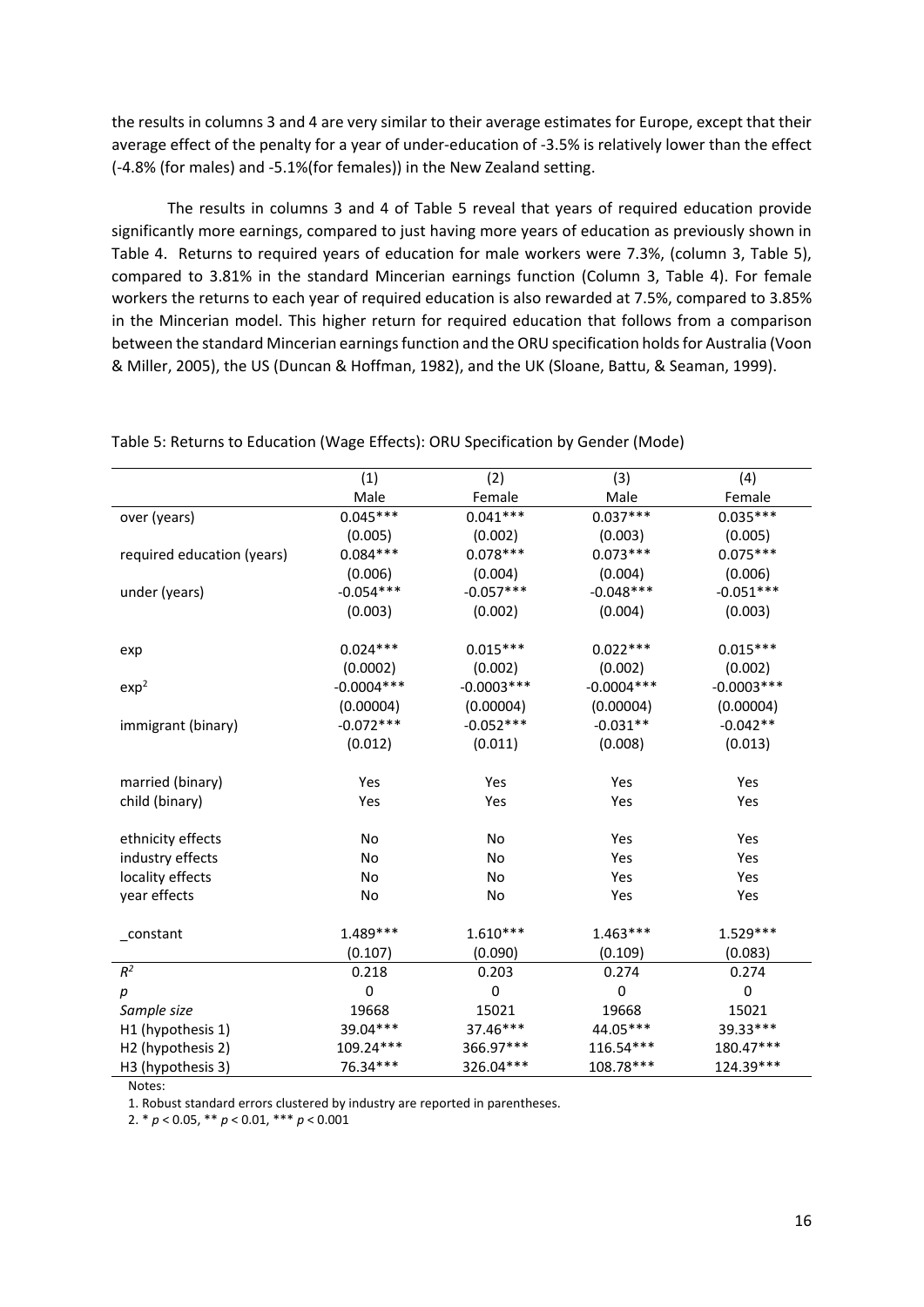However, as discussed earlier, our analysis cannot distinguish the extent to which the lower relative earnings return to each year of over‐education is due to individual unobserved characteristics that are valued less in the labor market, and the extent to which each year of over‐education is less productive. Likewise, we cannot distinguish the extent to which under‐educated individuals receive a negative earnings penalty due to lower productivity, and to what extent such a penalty is due to individual unobserved characteristics. In the latter case, since individual characteristics for under‐ educated employees are likely to be positive traits that can compensate for less-than-required education, the negative returns to each year of under‐education may well represent lower productivity.

An important finding is that the joint F-test for the three hypotheses H1, H2 and H3 ((7), (8), and (9)) reveals that there is evidence to reject all the hypotheses. The null hypothesis H1 is rejected at the 0.001% level of significance for all variations: thus, earnings are not determined by actual education levels alone. Similarly, the nulls H2, and H3 are rejected at the 0.001% level of significance, in favor of an encompassing assignment model. Our findings here are in line with most studies that tend to reject the hypothesis that the coefficients are equal (see Alba-Ramirez, (1993); Bauer (2002); Hartog and Ooesterbeek, (1988); Kiker et al. (1997); Sloane et al. (1999)), which suggests that the assignment model most accurately reflects the dynamic nature of the New Zealand labor market.

Certain inferences can be drawn from this result. Firstly, the distribution of earnings rises from the labor market's solution when assigning heterogeneous workers to heterogeneous jobs and not exclusively due to one or the other side of the matching process. This is different to what we find in Australia, where workers' productivity levels (and hence wages) are determined by the job alone rather than by a worker's educational attainment or a combination of both (Linsley, 2005). Investments in public education greater than what is formally required may be more productive for the economy in New Zealand than they are for Australia. Given that New Zealand spends a higher than average proportion of public expenditure on education among the OECD, and it receives immigrants with higher education, it is important to realize that this cost bears positive externalities for the economy.

Secondly, the assignment model specifies that over‐education (and under‐education) is the result of inefficient allocation of workers to jobs in the economy (Sattinger, 1993). As we have determined from Section 5 above, the incidence of mismatch is especially high in New Zealand, which gives reason to believe that lower returns to over‐ and required‐education are due to allocation of workers to jobs for which they are not well suited. This may extend into underutilization of skilled workers<sup>12</sup> and productivity losses from less-skilled workers. It is important to note that the effect of educational mismatches and skills mismatches<sup>13</sup> might not be the same, as Allen and Van der Velden (2001) find the former to have a strong negative effect on earnings while the latter does not.

Finally, under‐education increases as workers compensate for lower years of education by having more labor market experience, while over-education remains a persistent occurrence in the labor market due to inefficient job allocation. As the assignment model argues that workers choose jobs to maximize their income and/or utility, this explains why New Zealand workers might choose to work in a foreign country such as Australia instead of in their home country.

The ORU models examined provide us with a picture of the effects of having skills that are accurately matched to jobs. Nevertheless, it appears that the effect of a mismatch is drastically affected by current occupation, given the significant difference in results when including occupational control variables.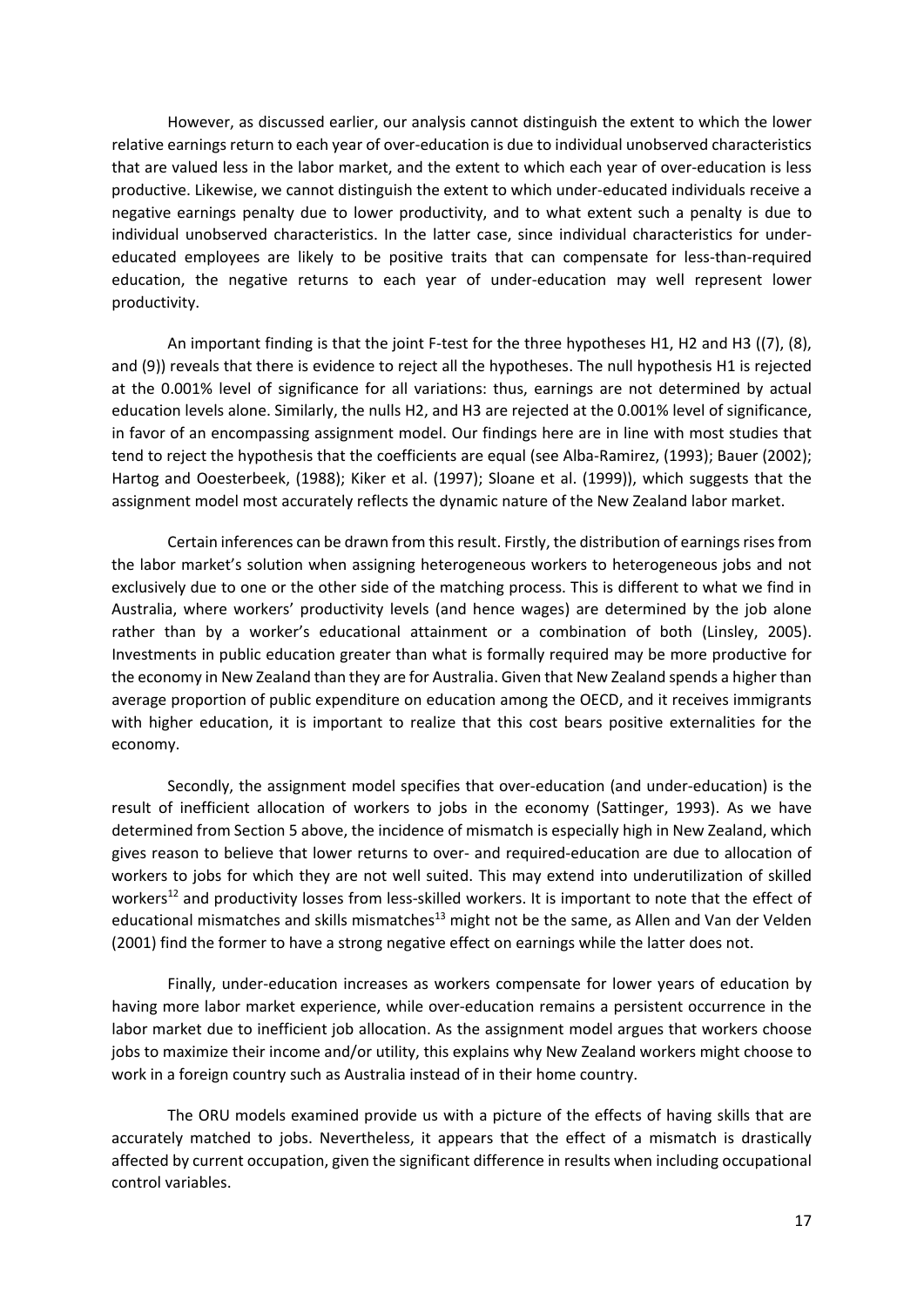As, due to the nature of the data, we are constrained from using individual identifiers from one year to the next, future research in this area should look towards richer data sets for panel estimation techniques to address heterogeneity of workers and job characteristics. Finally, more concrete distinction between educational mismatch and skills mismatch might provide additional insight into increasing labor market productivity.

In the next sections we provide auxiliary analyses to examine three sets of the ORU model, based on sample stratifications by age groups (25‐29, 30‐44, 45‐59) in Section 6.2; for the domestic born and immigrants in Section 6.3; and by required years of education (mode method; i.e. higher (15-18) and lower (10‐13) years of required education) in Section 6.4. These analyses provide useful information by allowing us to examine variations in estimates, and to check the robustness of our results across different worker groups, and diverse job requirements.

#### *6.2 Results by Age Group*

A question that is worth further consideration is the impact of educational mismatch for various age groups. In particular, since for our samples for the younger generation the prevalence of higher education has increased, a question that arises is whether or not returns to years of over- and undereducation vary across generations. For example, if younger persons are more likely to be over‐ educated, and mature workers are more likely to be under‐educated, how do our results hold up when we consider models for separate age groups? We examine this question by considering three separate age groups of 25‐29, 30‐44, and 45‐59 years. The results are presented in Table 6. The model specifications in Table 6 (and the remainder of the paper) are equivalent to the general specification in columns 3 and 4 of Table 5, with all control variables included, including potential years of experience, except for occupation.

| Age Group:                       |             | $25 - 29$   |             | $30 - 44$   | 45-59       |             |
|----------------------------------|-------------|-------------|-------------|-------------|-------------|-------------|
|                                  | (1)         | (2)         | (3)         | (4)         | (5)         | (6)         |
|                                  | Male        | Female      | Male        | Female      | Male        | Female      |
| over (years)                     | $0.032**$   | $0.041***$  | $0.042***$  | $0.028**$   | $0.033***$  | $0.041**$   |
|                                  | (0.009)     | (0.005)     | (0.003)     | (0.007)     | (0.005)     | (0.009)     |
| education<br>required<br>(years) | $0.062***$  | $0.070***$  | $0.077***$  | $0.071***$  | $0.074***$  | $0.079***$  |
|                                  | (0.007)     | (0.006)     | (0.004)     | (0.008)     | (0.006)     | (0.006)     |
| under (years)                    | $-0.045***$ | $-0.055***$ | $-0.055***$ | $-0.049***$ | $-0.045***$ | $-0.053***$ |
|                                  | (0.007)     | (0.005)     | (0.005)     | (0.004)     | (0.006)     | (0.003)     |
|                                  |             |             |             |             |             |             |
| $R^2$                            | 0.238       | 0.283       | 0.283       | 0.287       | 0.252       | 0.270       |
| Sample size                      | 2403        | 1991        | 9459        | 6758        | 7806        | 6272        |

Table 6: Returns to Education (Wage Effects) Coefficients: ORU Specification by Age Group (Mode)

Notes:

1. Robust standard errors clustered by industry are reported in parentheses.

2. The control variable specification in this table is equivalent to the full model in columns 3 and 4 in Table 5. All equations estimated include a constant, controls for years of experience and experience squared; binary variables for immigrant (born overseas), married, the presence of one or more children; and ethnicity, locality, industry, and year fixed effects. 3. \* *p* < 0.05, \*\* *p* < 0.01, \*\*\* *p* < 0.001

4. The three hypotheses of interest (H1, H2 and H3) are rejected for all models in columns 1‐6 of this table, at the 0.001 level of statistical significance.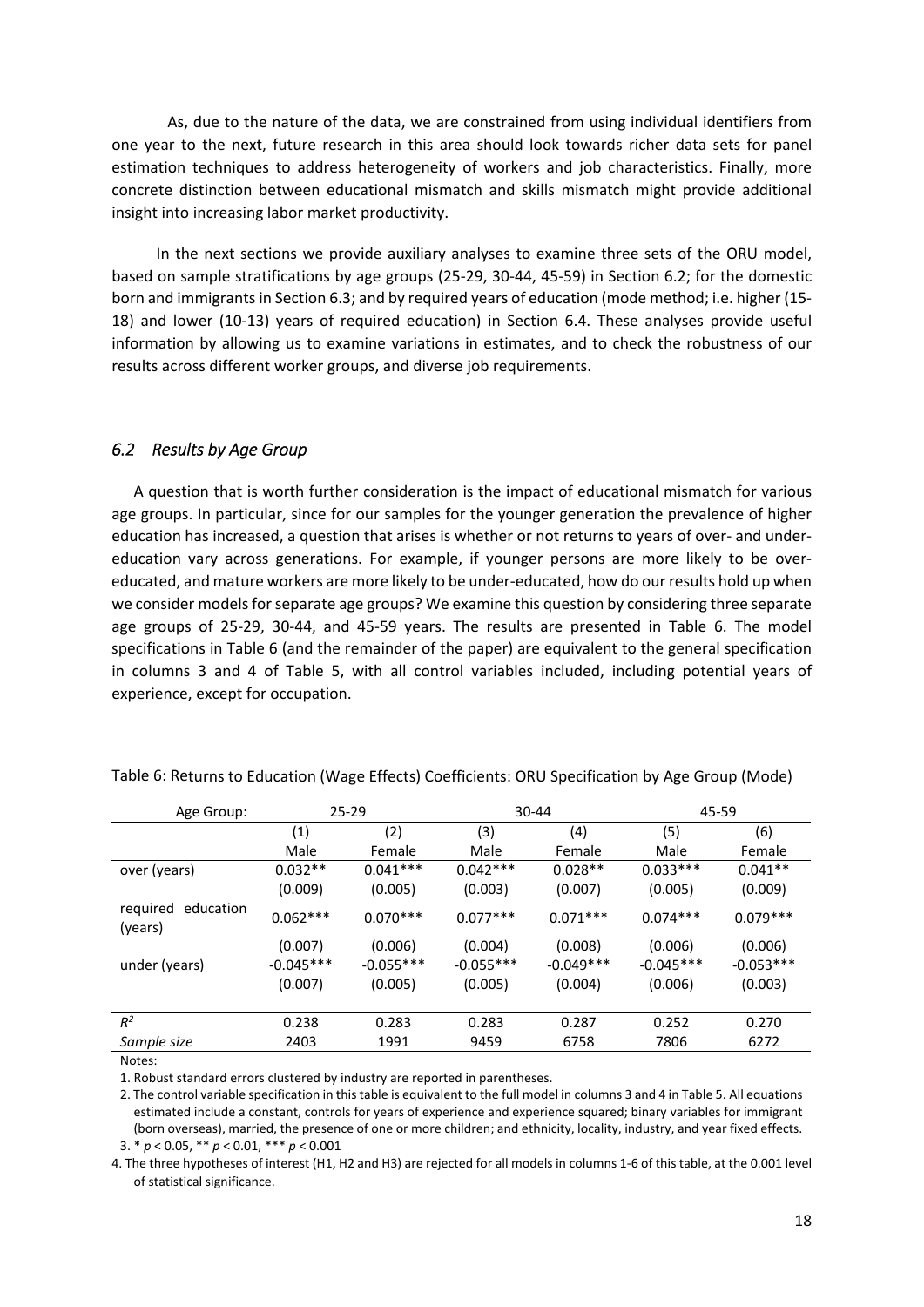Consistent with our findings in the previous section, the results in Table 6 show that each year of over-education results in marginal wage returns that are about half of the returns to each year of required education. In addition, our three hypotheses of interest are all significant for each age group, indicating that our major results are not sensitive to the generational effect considered, and that our findings are robust across distinct age groups.

#### *6.3 Results for Migrants and the New Zealand‐Born*

Given that New Zealand's skill‐based immigration policy is designed to select candidates with higher education, a second question of interest is whether or not labor market rewards to years of over‐ education, and under‐education vary among immigrants and the NZ‐born in mismatched jobs. As noted earlier, the incidence of over-education in our sample is greater among immigrants at 26.1%, compared to 22.7% among the native‐born (mode method). In addition, 31.9% of immigrants are classified as under‐educated, compared to 38.6% of the domestic born.

To further examine this question, we estimate our ORU model for the sub‐samples of the New Zealand‐born and immigrants (born overseas). The results are presented in Table 7.

|                            |             | NZ born     | Immigrant   |             |
|----------------------------|-------------|-------------|-------------|-------------|
|                            | (1)         | (2)         | (3)         | (4)         |
|                            | Male        | Female      | Male        | Female      |
| over (years)               | $0.041***$  | $0.043***$  | $0.030***$  | $0.025**$   |
|                            | (0.003)     | (0.005)     | (0.005)     | (0.006)     |
| required education (years) | $0.073***$  | $0.074***$  | $0.074***$  | $0.079***$  |
|                            | (0.004)     | (0.006)     | (0.004)     | (0.007)     |
| under (years)              | $-0.047***$ | $-0.051***$ | $-0.053***$ | $-0.051***$ |
|                            | (0.004)     | (0.004)     | (0.004)     | (0.004)     |
|                            |             |             |             |             |
| $R^2$                      | 0.267       | 0.264       | 0.316       | 0.339       |
| Sample size                | 15170       | 11755       | 4481        | 3256        |

Table 7: Returns to Education (Wage Effects) Coefficients: ORU Specification for New Zealand‐born and Migrants (Mode)

Notes:

1. Robust standard errors clustered by industry are reported in parentheses.

2. The control variable specification in this table is consistent with the full model in columns 3 and 4 in Table 5. All equations estimated include a constant, controls for years of experience and experience squared; binary variables for and immigrant (born overseas), married, the presence of one or more children; and ethnicity, locality, industry, and year fixed effects.

3. \* *p* < 0.05, \*\* *p* < 0.01, \*\*\* *p* < 0.001

4. The three hypotheses of interest (H1, H2 and H3) are rejected for all models in columns 1‐4 of this table, at the 0.001 level of statistical significance.

Our results in Table 7 show that the returns to each year of required education is comparable for the NZ-born and immigrant groups. However, the returns to a year of over-education is rewarded at a lower rate for immigrants (a coefficient of 0.03 for males and 0.025 for females), compared to the NZ‐born (rewarded at 0.04% for males and females). The difference between the coefficients for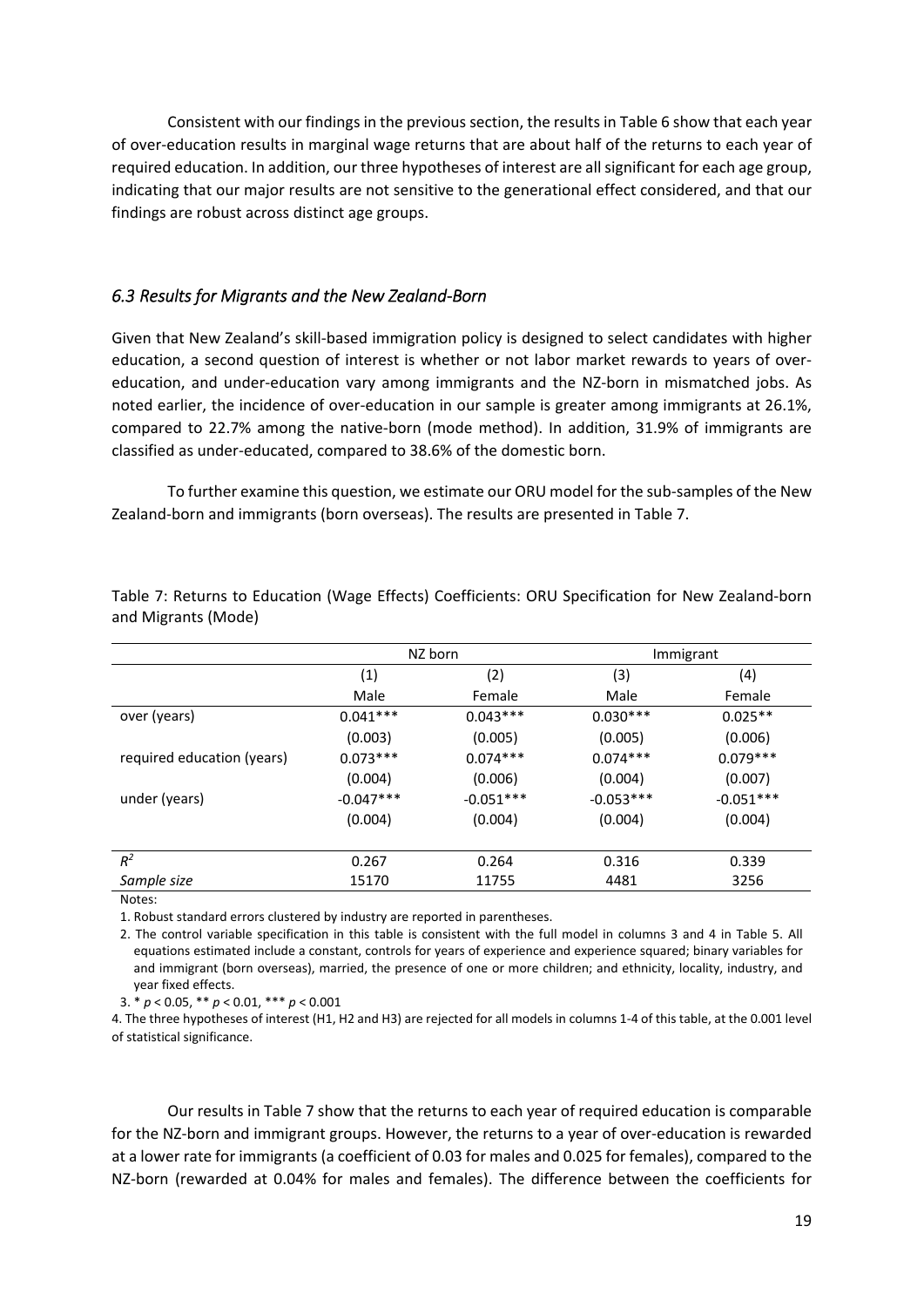returns to over-education for immigrants and the NZ-born is statistically significant at better than 0.01 significance level. One hypothesis with which this result is compatible is that over-education may assist recent immigrants in obtaining employment, but at the expense of a lower wage reward for over‐ education.

The results in this section further show that our findings in the previous sections are robust across the two major groups of the New Zealand‐born and immigrants. Notably, the three hypotheses of interest are rejected for all sub‐samples in Table 7.

#### *6.4 Estimates by Required Years of Education*

We finally examine whether the earning returns to over- and under-education varies for employment in occupations that require higher education (such as in professional occupations), compared to lower required years (such as in clerical work or trades). In Table 8, we report estimates that are stratified for two sub‐samples: in occupations with *mode* required years of education of 10‐13 and 15‐18 years of education. Each sub-sample group contains four occupation groups. <sup>14</sup>

| Years of required          |            |             |             |             |
|----------------------------|------------|-------------|-------------|-------------|
| education:                 |            | $10-13$     |             | 15-18       |
|                            | (1)        | (2)         | (3)         | (4)         |
|                            | Male       | Female      | Male        | Female      |
| over (years)               | $0.028***$ | $0.019**$   | $0.081***$  | $0.098***$  |
|                            | (0.002)    | (0.005)     | (0.010)     | (0.015)     |
| required education (years) | $0.064***$ | $0.091***$  | $0.066***$  | $0.095***$  |
|                            | (0.010)    | (0.011)     | (0.007)     | (0.021)     |
| under (years)              | $-0.020**$ | $-0.035***$ | $-0.044***$ | $-0.048***$ |
|                            | (0.006)    | (0.004)     | (0.004)     | (0.003)     |
|                            |            |             |             |             |
| $R^2$                      | 0.133      | 0.222       | 0.238       | 0.278       |
| Sample size                | 7099       | 5232        | 12569       | 9789        |

Table 8 Returns to Education (Wage Effects) Coefficients: ORU Specification by Required Education (Mode)

Notes:

1. Robust standard errors clustered by industry are reported in parentheses.

2. The control variable specification in this table is equivalent to the full model in columns 3 and 4 in Table 5. All equations estimated include a constant, controls for years of experience and experience squared; binary variables for and immigrant (born overseas), married, the presence of one or more children; and ethnicity, locality, industry, and year fixed effects.

3. \* *p* < 0.05, \*\* *p* < 0.01, \*\*\* *p* < 0.001

4. The three hypotheses of interest (H1, H2 and H3) are rejected for all models in columns 1‐4 of this table, at the 0.001 level of statistical significance.

The results stratified by 'required years of education' highlight an interesting new finding. As Table 8 shows, while in the occupations that require 10-13 years of education the years of overeducation receive lower wage rewards than do adequate years of education, a similar pattern of penalty to over‐education is not observed in occupations that require higher education (15‐18 years). This result suggests that the group of occupations that require higher education may have the capacity to absorb higher levels of education in productive ways. This result is also consistent with a skill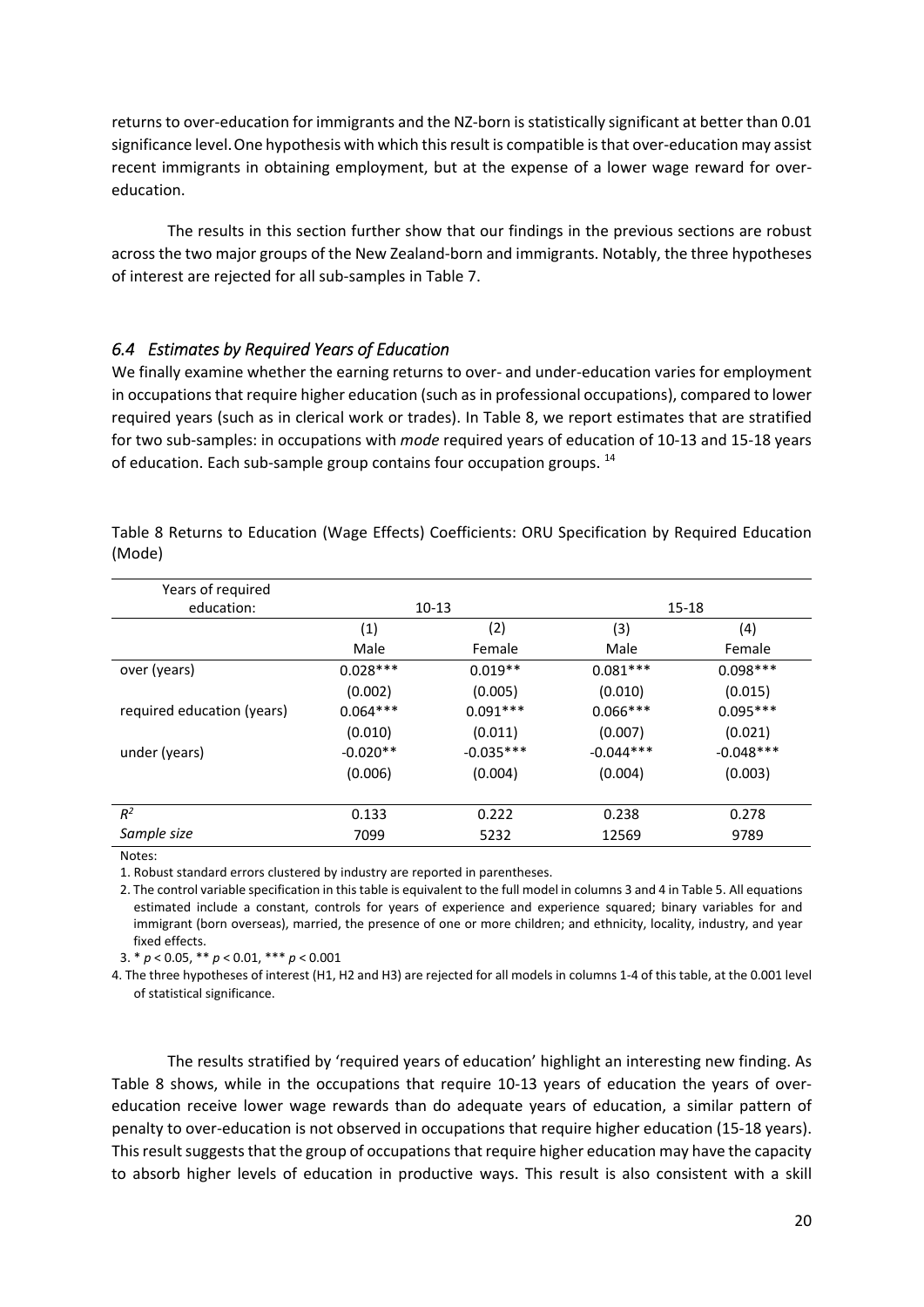shortage of highly educated individuals, such that firms may wish to hire more qualified individuals than their mode worker, but constrained from doing so. Vahey (2000) similarly finds, based on Canadian data, that over‐educated males were not penalized in occupations that require a university education. In the New Zealand case, this result pertains to both males and females.

In addition, the results in Table 8 show that the wage penalty to over-education is present and significant in occupations that require less education (10-13 years). Under-education, in contrast, has a greater penalty in occupations that require more education (15‐18 years). These results are consistent across genders. The combination of these results further suggests that lower productivity issues due to job mismatches are potentially of concern both when workers with higher education find employment in jobs that require significantly less education than they have, and when under‐ educated workers are engaged in occupations that require higher education.

The results for these two sub-samples further confirm the rejection of the three main hypotheses of interest (H1, H2 and H3). These results are again compatible with the assignment model of job allocations, where both demand and supply play a role.

#### 7. Conclusion

This paper addresses the void in the existing mismatch of skills literature by offering an empirical evaluation of over‐ and under‐education in New Zealand. We do so in light of recent reports of low labor productivity in the New Zealand labor market. The results we have obtained using the HLFS/NZIS survey data provide insight into the incidence of mismatch as well as the effects of this incidence. Using the mode index in the specification, as adopted in this paper, we find evidence of both over‐ education and under‐education in New Zealand.

We find that under‐education is associated with significant earnings penalties in New Zealand of around 4.5% for each year of under education compared to the required level for the job. In addition, we find that each year of over-education results in positive earnings, but each year of overeducation results in lower returns by about 3‐4% per year of over‐education compared to each year of required education. Both of these effects are expected to have contributed to New Zealand's lower relative earnings compared to other OECD countries.

Our auxiliary analyses stratified across sub‐samples by age groups and for immigrants and the New Zealand-born have returned results that are robust in relation to our major findings. These results indicate that the effects of over‐ and under‐education on earnings are not specific to certain age groups, and that while wage returns to over‐education are rewarded at a lower rate for immigrants than for the NZ‐born, all our results stand across the groups.

In addition, our analyses that are stratified by the two sub‐sets of occupations that require significantly different levels of education show that, controlling for individual characteristics, the group of occupations that require higher education do not demonstrate a penalty for over‐education. However, a greater penalty to over‐education, than our average results indicate, is observed in the occupations that require less education. In contrast, under‐education has a greater penalty in occupations that require higher education, than in occupations that require less education. These results indicate that loss of productivity is potentially greater when workers are employed in jobs that require significantly less (or more) education than they have.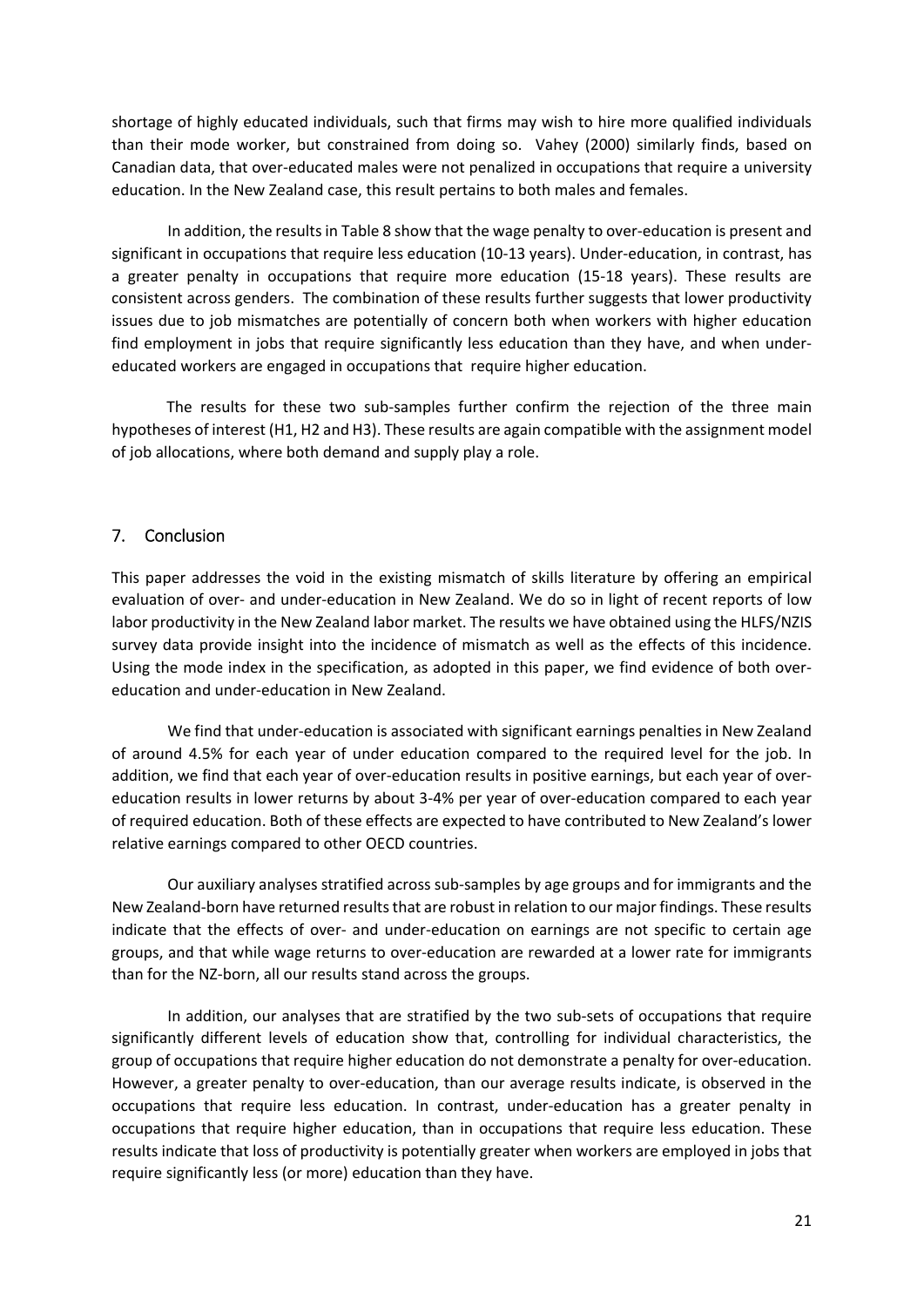Certain studies have pointed out that having workers who were over‐educated could imply lower job satisfaction and ultimately lower worker productivity. This suggestion gives reason to believe that the low productivity experienced in the New Zealand economy may be due in part to this mismatch. Classification of low productive over‐educated and under‐educated workers, however, is largely sensitive to occupational characteristics. Certain jobs rewarded workers who had acquired more years of formal education than what was required for their job. This could be an indication that workersin such cases had obtained productive human capital that wasrecognized by their employers.

Our results are in line with the assignment model of incorporating supply and demand side factors to explain the disparity in earnings, rather than being dependent on human capital or job characteristics exclusively. As the New Zealand labor market exhibits assignment‐type matching, we argue that the higher than average public expenditure on education serves to improve economic performance. However, while productivity is affected by a variety of factors, inefficient allocation of these skills could be a factor that hinders the economy experiencing the full benefits of such spending.

#### References

- Alba‐Ramirez, A. (1993). Mismatch in the Spanish labor market: Overeducation? *Journal of Human Resources*, 28, 259‐278.
- Allen, J., & Van der Velden, R. (2001). Educational mismatches versus skill mismatches: Effects on wages, job satisfaction and on‐the‐job search. *Oxford Economic Papers, 53*(3), 434‐452.
- Bauer, T. K. (2002). Educational mismatch and wages: A panel analysis. *Economics of Education Review, 21*(3), 221‐229.
- Becker, Gary S. (1964). *Human Capital*. New York: National Bureau of Economic Research.
- Duncan, G. J., & Hoffman, S. D. (1982). The incidence and wage effects of 0vereducation. *Economics of Education Review, 1*(1), 75‐86.
- Earle, D. (2011). Literacy and numeracy at work: Skills, education and job tasks. *Beyond Tertiary Study Series, Ministry of Education, New Zealand Government*.
- Forth, J., & Mason, G. (2004). The impact of high‐level skilled shortages on firm‐level performance: Evidence from the UK technical graduate labour market. *National Institute of Economic and Social Research Discussion Papers*.
- Gibson, J., & McKenzie, D. (2012). The economic consequences of 'brain drain' of the best and brightest: Microeconomic evidence from five Countries. *The Economic Journal, 122*(560), 339‐ 375.
- Green, F., & McIntosh, S. (2007). Is there a genuine under‐utilization of skills amongst the over‐ qualified? *Applied Economics*, 39 (4), 427‐439.
- Groot, W. (1996). The Incidence of, and returnsto overeducation in the UK. *Applied Economics, 28*(10), 1345‐1350.
- Groot, W., & Van Den Brink, H. M. (2000). Overeducation in the labour market: A meta-analysis. *Economics of Education Review, 19*(2), 149‐158.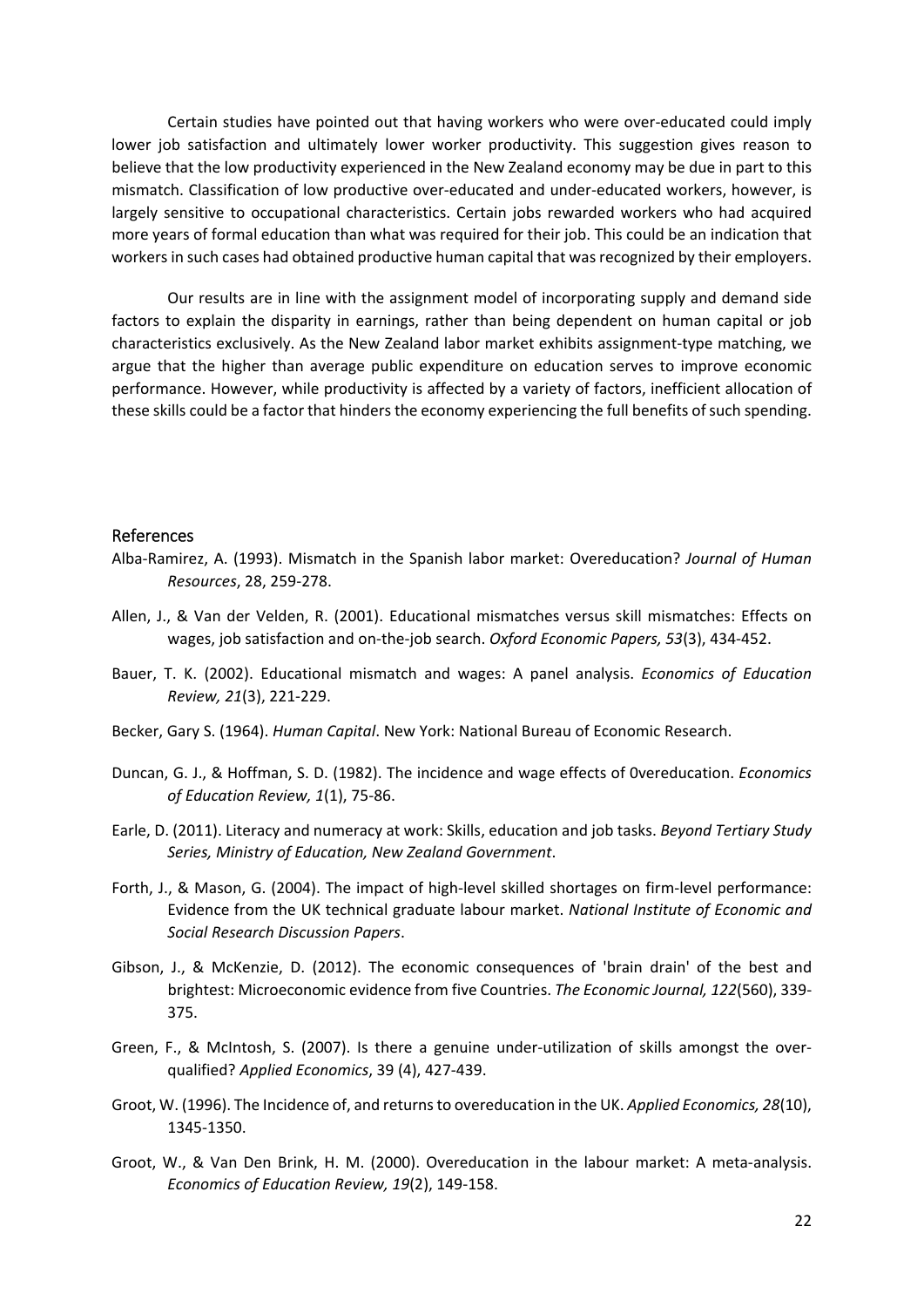- Hartog, J. (2000). Over‐education and earnings: Where are we, where should we go? *Economics of Education Review, 19*(2), 131‐147.
- Hartog, J., & Oosterbeek, H. (1988). Education, allocation and earnings in the Netherlands: Overschooling? *Economics of Education Review, 7*(2), 185‐194.
- Kiker, B. F., Santos, M. C., & Mendes De Oliveira, M. (1997). Overeducation and undereducation: Evidence for Portugal. *Economics of Education Review, 16*(2), 111‐125.
- Leuven, E., & Oosterbeek, H. (2011). Overeducation and mismatch in the labor market. *IZA Discussion Paper No. 5523*.
- Lidgard, J., & Gilson, C. (2002). Return migration of New Zealanders: Shuttle and circular migrants. *New Zealand Population Review, 28*(1), 99‐128.
- Linsley, I. (2005). Causes of overeducation in the Australian labour market. *Australian Journal of Labour Economics, 8*(2), 121‐143.
- Maani, S. (1999). Private and public returns to investments in secondary and higher education in New Zealand over time: 1981‐1996. *No. 99/02. New Zealand Treasury*.
- Maani, S., & Chen, Y. (2012). Impacts of a high‐skilled immigration policy and immigrant occupational attainment on domestic wages. *Australian Journal of Labour Economics, 15*(2), 101‐121.
- Maani, S., Dai, M., & Inkson, K. (2015). occupational attainment and earnings among immigrant groups: Evidence from New Zealand . *Australian Journal of Labour Economics, 18*(1), 95‐112.
- Maani, S., & Maloney, T. (2004). Returns to post‐school qualifications: New evidence based on the HLFS Income Supplement (1997‐2002). *Report to the Labour Market Policy Group, Department of Labour, New Zealand*.
- Mavromaras, K., McGuiness, S., & King Fok, Y. (2009). Assessing the incidence and wage effects of overskilling in the Australian labour market. *Economic Record, 85*(268), 60‐72.
- McGuinness, S. (2006). Overeducation in the labour market. *Journal of Economic Surveys, 20*(3), 387‐ 418.
- Mendes de Oliveira, M., Santos, M., & Kiker, B. (2000). The role of human capital and technological change in overeducation. *Economics of Education Review, 19*(2), 199‐296.
- Mincer, J. A. (1974). *Schooling, experience and earnings.* New York: Columbia University Press.
- Muysken, J., & Weel, B. J. (1999). *Overeducation, job competition and unemployment.* MERIT, Maastricht Economic Research Institute on Innovation and Technology.
- OECD. (2013a). Economic Survey of New Zealand, 2013
- OECD. (2013b). *Education at a Glance 2013: OECD Indicators.* Centre for Educational Research and Innovation. OECD Publishing. Retrieved from http://www.oecd.org/edu/eag2011
- Poot, J., & Stillman, S. (2010). The importance of heterogeneity when examining immigrant education‐ occupation mismatch: Evidence from New Zealand. *IZA Discussion Paper No. 5211*.
- Quintini, G. (2011). Right for the Job: Over‐qualified or under‐skilled? *OECD Social, Employment and Migration Working Papers, No. 120, OECD Publishing*.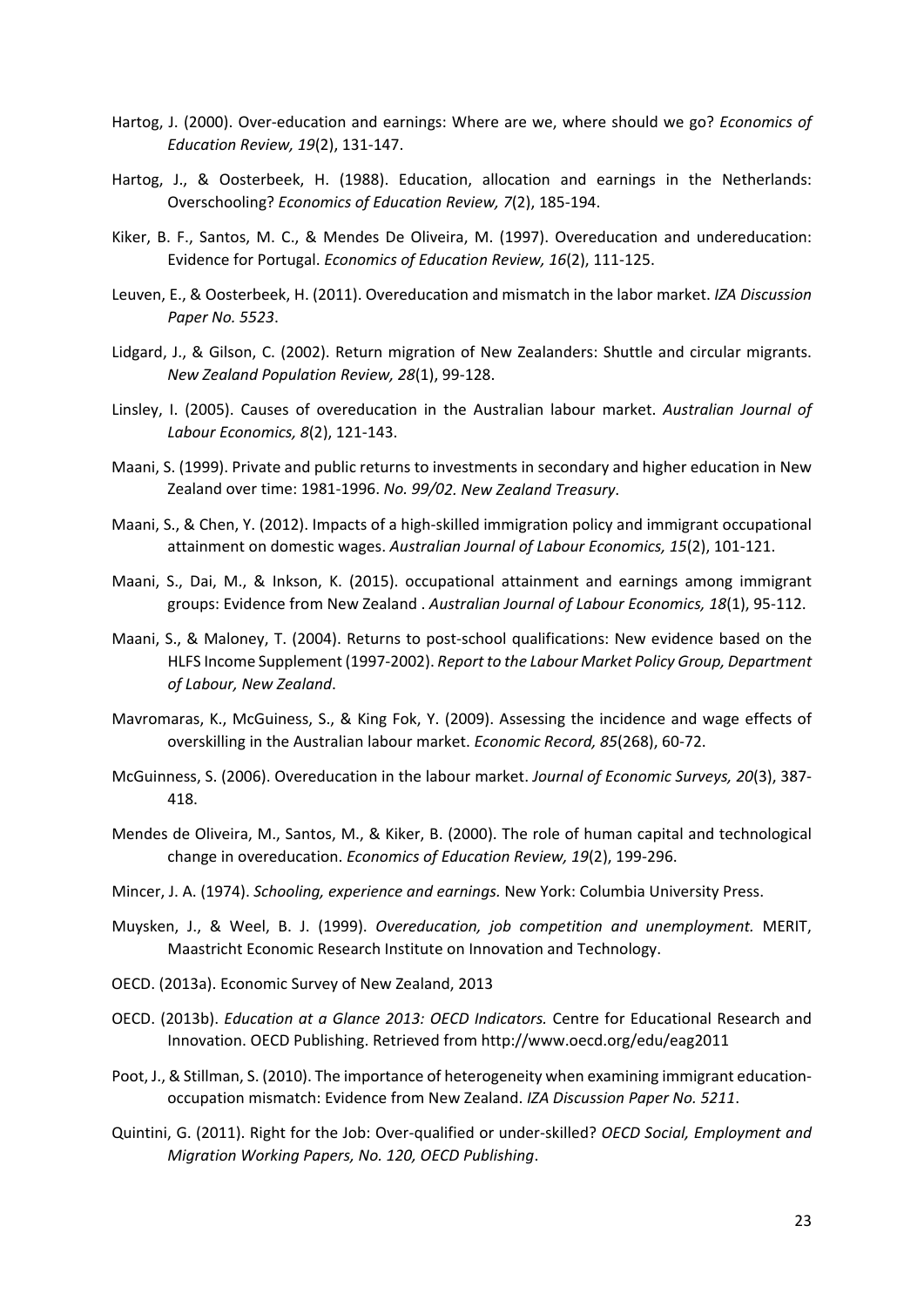- Sattinger, M. (1993). Assignment models of the distribution of earnings. *Journal of Economic Literature, 31*(2), 831‐880.
- Sicherman, N. (1991). 'Overeducation' in the Labour Market. *Journal of Labor Economics*, 9(2), 101‐ 122.
- Sloane, P. J., Battu, H., & Seaman, P. T. (1999). Overeducation, undereducation and the British labour market. *Applied Economics, 31*(11), 1437‐1453.
- Spence, M. (1973). Job market signaling. *The Quarterly Journal of Economics, 87*(3), 355‐374.
- Thurow, L. C. (1975). *Generating Inequality: Mechanisms of Distribution in the US Economy.* New York: Basic Books.
- Tsang, M. C., & Levin, H. M. (1985). The economics of overeducation. *Economics of Education Review, 4*(2), 93‐104.
- Vahey, S. P. (2000). The great Canadian training robbery: Evidence on the returns to educational mismatch. *Economics of Education Review, 19*(2), 219‐227.
- Verdugo, R. R., & Verdugo, N. T. (1989). The impact of surplus schooling on earnings: Some additional findings. *Journal of Human Resources*, 24 (4), 629‐643.
- Voon, D., & Miller, P. W. (2005). Undereducation and overeducation in the Australian labour market. *Economic Record, 81*(s1), S22‐S33.

Wen, L. & Maani, S.A. (2014). A longitudinal analysis on the incidence of over-education among immigrants and its impacts on earnings. Paper presented at the *NZAE* Annual Conference (July).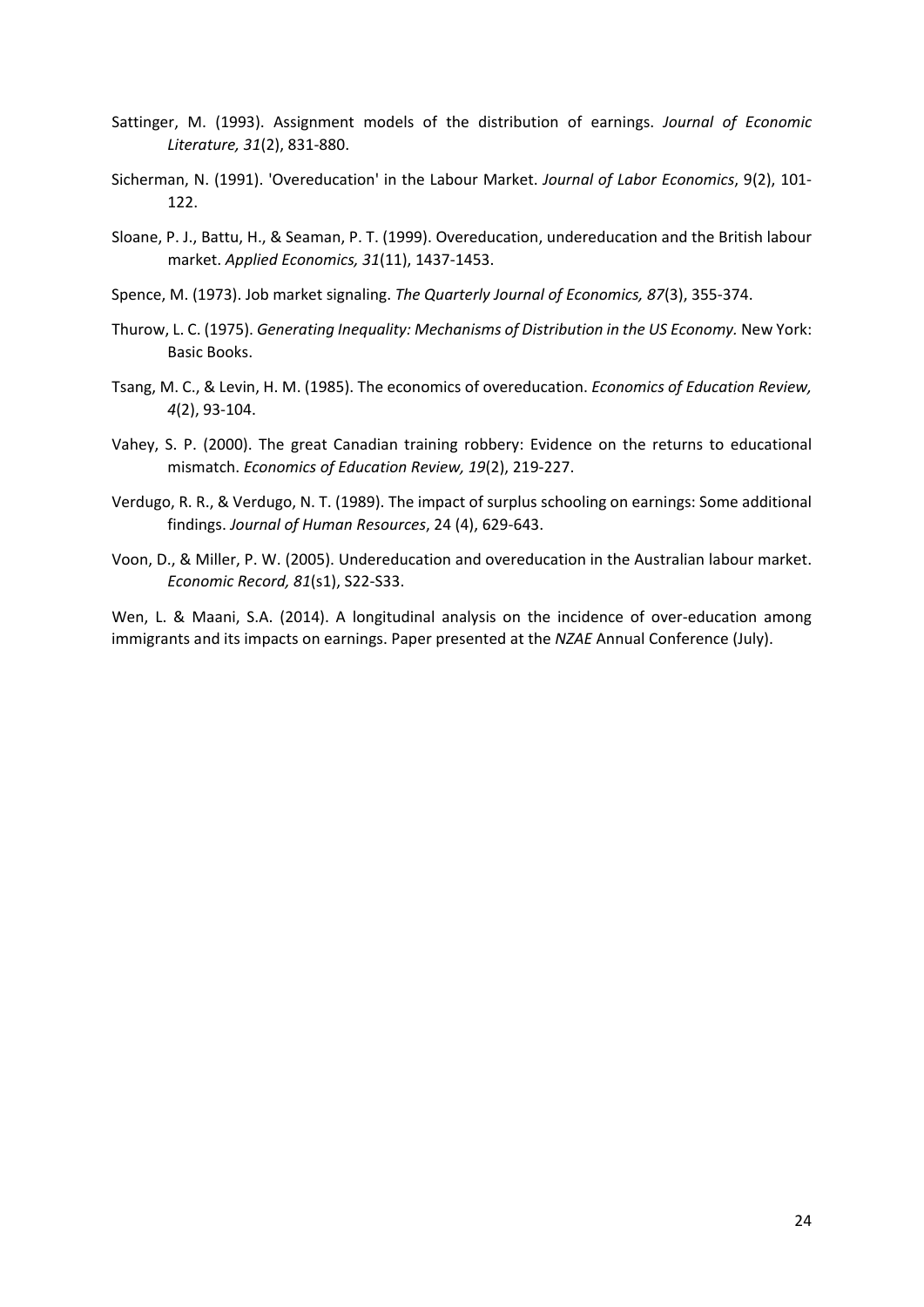# Appendix A: Definition of Variables

Table A1: Description of Variables and Sample Means

| Variable                     | Description                                                                                                  | Mean (sd)                 |
|------------------------------|--------------------------------------------------------------------------------------------------------------|---------------------------|
|                              |                                                                                                              |                           |
| earnings                     | Log of actual total earnings per hour from wage or salaried job<br>Years of actual formal education attained | 2.95(0.44)<br>13.87(2.74) |
| actual years<br>of education |                                                                                                              |                           |
| required                     | Years of formal education normally required by an occupation, obtained                                       | 14.46(2.95)               |
| education                    | across four years of data                                                                                    |                           |
| over                         | Years of formal education obtained above what is normally required by an                                     | 0.78(1.62)                |
|                              | occupation (mode method)                                                                                     |                           |
| under                        | Years of formal education obtained below what is normally required by an                                     | 1.37(2.00)                |
|                              | occupation (mode method)                                                                                     |                           |
| exp                          | Years of presumed labor market experience (age-yearsactual-5)                                                | 23.38(10.19)              |
| exp <sup>2</sup>             | exp squared                                                                                                  |                           |
| child                        | Dummy variable, 1 if 1 or more dependent children                                                            | 0.46                      |
| immigrant                    | Dummy variable, 1 if foreign born                                                                            | 0.21                      |
| ethnicity1                   | Dummy variable, 1 if European background                                                                     | 0.75                      |
| ethnicity2                   | Dummy variable, 1 if Maori                                                                                   | 0.08                      |
| ethnicity3                   | Dummy variable, 1 if Pacific Peoples                                                                         | 0.05                      |
| married                      | Dummy variable, 1 if married                                                                                 | 0.75                      |
| locality1                    | Dummy variable, 1 if North of North Island                                                                   | 0.18                      |
| locality2                    | Dummy variable, 1 if Auckland                                                                                | 0.24                      |
| locality3                    | Dummy variable, 1 if Central North Island                                                                    | 0.17                      |
| locality4                    | Dummy variable, 1 if Wellington                                                                              | 0.11                      |
| locality5                    | Dummy variable, 1 if South Island (excluding Canterbury)                                                     | 0.18                      |
| locality6                    | Dummy variable, 1 if Canterbury                                                                              | 0.12                      |
| industry1                    | Dummy variable, 1 if Agriculture, Forestry and Fishing                                                       | 0.07                      |
| industry2                    | Dummy variable, 1 if Manufacturing                                                                           | 0.17                      |
| industry3                    | Dummy variable, 1 if Construction                                                                            | 0.09                      |
| industry4                    | Dummy variable, 1 if Wholesale & Retail Trade & Accommodation etc.                                           | 0.18                      |
| industry5                    | Dummy variable, 1 if Transport, Storage and Communications                                                   | 0.06                      |
| industry6                    | Dummy variable, 1 if Business & Financial Services                                                           | 0.14                      |
| industry7                    | Dummy variable, 1 if Education                                                                               | 0.08                      |
| industry8                    | Dummy variable, 1 if Health & Community Services                                                             | 0.09                      |
| industry9                    | Dummy variable, 1 if Other Services                                                                          | 0.12                      |
| occupation1                  | Dummy variable, 1 if Legislators, Administrators and Managers                                                | 0.15                      |
| occupation2                  | Dummy variable, 1 if Professionals, Technicians, and Associated                                              | 0.29                      |
|                              | Professionals                                                                                                |                           |
| occupation3                  | Dummy variable, 1 if Clerks                                                                                  | 0.11                      |
| occupation4                  | Dummy variable, 1 if Service & Sales Workers                                                                 | 0.10                      |
| occupation5                  | Dummy variable, 1 if Agriculture & Fisheries Workers                                                         | 0.07                      |
| occupation6                  | Dummy variable, 1 if Trade Workers                                                                           | 0.11                      |
| occupation7                  | Dummy variable, 1 if Plant & Machine Operators                                                               | 0.12                      |
| occupation8                  | Dummy variable, 1 if Elementary Occupations                                                                  | 0.05                      |

Note: Industry dummy variables are based on The Australian and New Zealand Standard Industrial Classification (ANZSIC); Occupation dummy variables are based on New Zealand Standard Classification of Occupations 1999 (NZSCO99)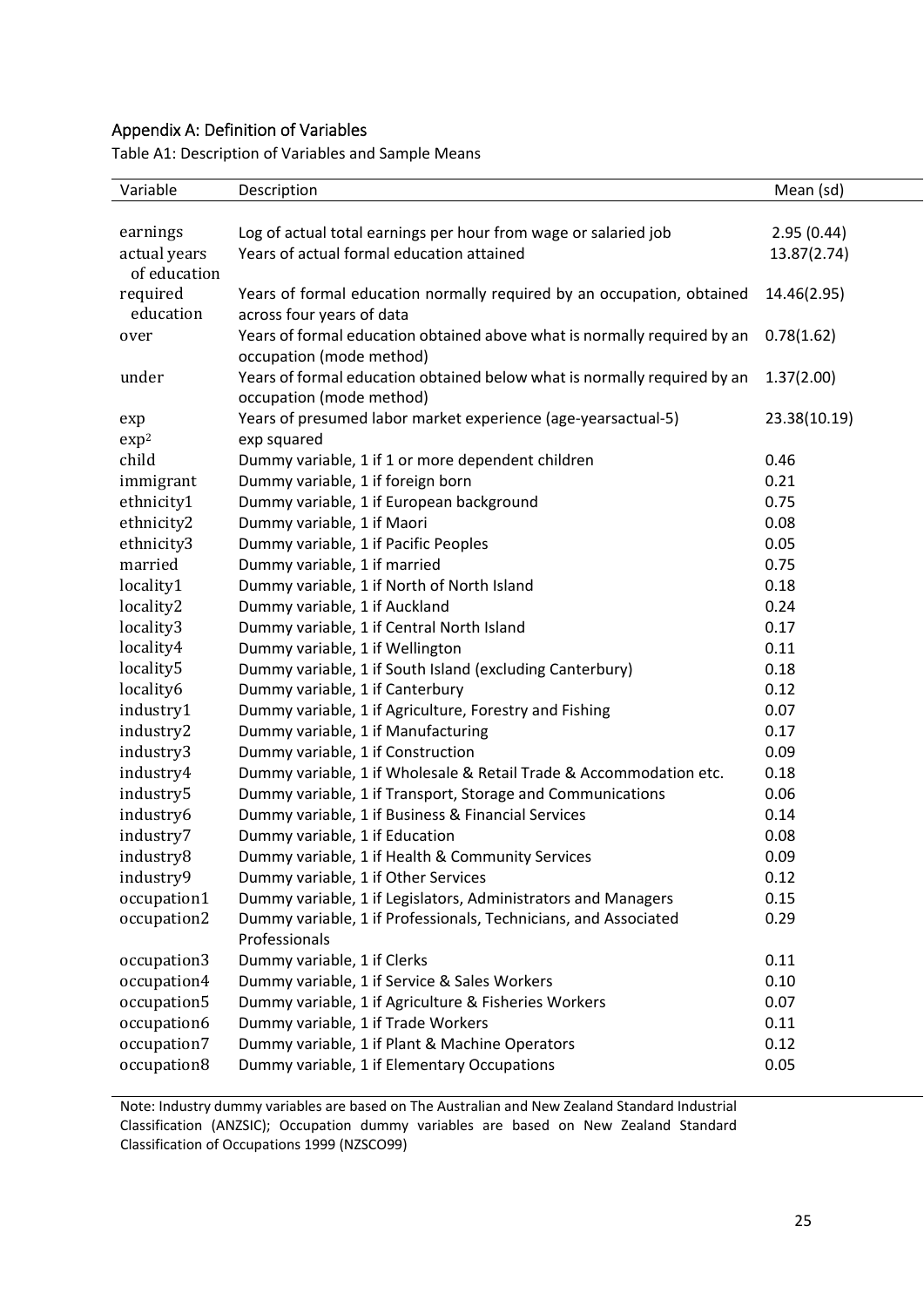#### Appendix B: Approximation of Years of Education

In approximating the years of education, the particular survey questions of interest that were drawn from the HLFS/NZIS were QAL (highest degree (qualification)) and QALTYPE (degree (qualification) type), where coding is displayed in able B1. Since we have a sufficiently large data set, individuals who were classified as having qualifications that were unspecified (QAL=6 and/or QALTYPE=5) were dropped from the analysis. Finally, as actual years of education were unavailable, it is approximated using the matrix listed in Table B2, using The New Zealand Education System Overview.

QAL QALTYPE 1 No qualification (No High‐school degree) 1 No qualification (No High‐school degree) 2 High‐school degree 2 High‐school but no post school degree 3 Vocational or trade degree 3 Post school but no High-school degree 4 Bachelor or higher degree 4 High-school and post school degrees 5 Post‐school degree

Table B1: Coding of Qualifications as per the HLFS/NZIS Manual

Qualifications in the data were collapsed from 10 categories to 6 categories by Statistics New Zealand.

| QAL            |   | <b>QALTYPE</b> Years of Education |
|----------------|---|-----------------------------------|
| 1              | 1 | 10                                |
| $\overline{2}$ | 2 | 13                                |
| 3              | 3 | 11                                |
| 3              | 4 | 15                                |
| 4              | 3 | 17                                |
| 4              | 4 | 18                                |
| 5              | 3 | 12                                |
| 5              |   | 15                                |

Table B2: Approximation of Years of Education

Notes:

1. The NZ Education System Overview can be retrieved from: http://www.minedu.govt.nz/NZEducation/EducationPolicies/InternationalEducation/

2. School is compulsory in New Zealand up to the age of 16. School starts at age 5 with a kindergarten type year 1 and it continues to year 13. No qualification refers to having left school without passing, or prior to completing year 11. High-school degree/qualification (QAL2) is equivalent to the completion of High‐school (year 13).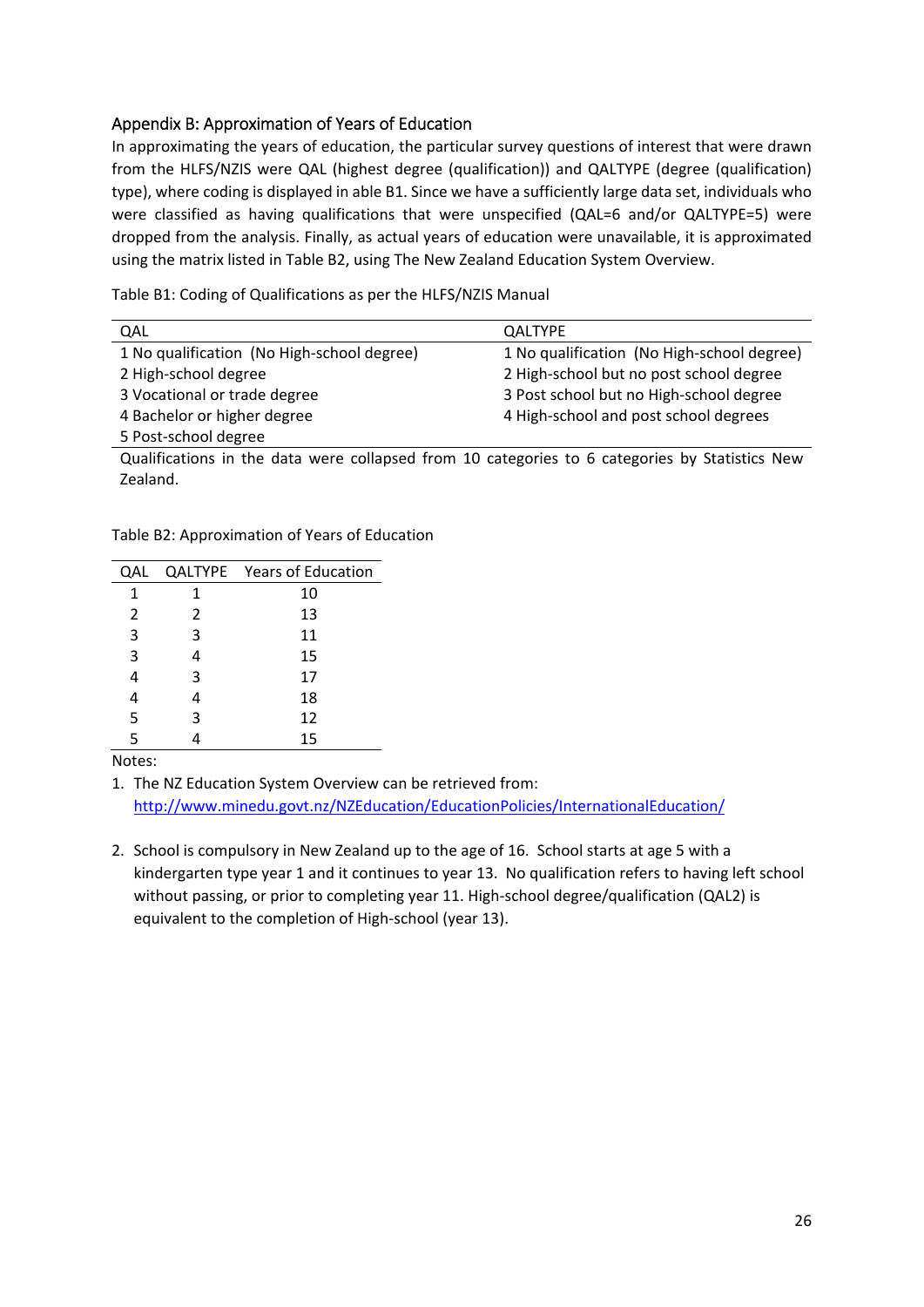### Appendix C: Definition of Variables Occupational Classification

|                | Major Group                                             | Example                                                                            | Skill Level                                                |
|----------------|---------------------------------------------------------|------------------------------------------------------------------------------------|------------------------------------------------------------|
| $\mathbf{1}$   | Legislators,                                            | Legislators, government or                                                         | Experience and/or formal                                   |
|                | Administrators &                                        | business administrators,                                                           | qualifications                                             |
|                | Managers                                                | corporate managers                                                                 |                                                            |
| $\overline{2}$ | Professionals,                                          | Science, health, legal, and                                                        | University degree, NZ                                      |
|                | <b>Technicians &amp; Associated</b><br>Professionals    | business professionals                                                             | Certificate or other advanced<br>vocational qualifications |
| 3              | Clerks                                                  | Office clerks, customer service<br>clerks                                          | On-the-job training                                        |
|                | Service & Sales Workers                                 | Travel attendants,<br>housekeepers, cooks, police,<br>salespersons, street vendors | On-the-job training                                        |
| 5              | Agriculture & Fisheries<br>Workers                      | Farmers, loggers, animal welfare<br>workers                                        | University degree, on-the-job<br>training, experience      |
| 6              | <b>Trades Workers</b>                                   | Bricklayer, blacksmith,<br>mechanic, locksmith, baker                              | Trade Certificate or other<br>vocational qualification     |
|                | <b>Plant and Machine</b><br>Operators and<br>Assemblers | Industrial plant operators,<br>drivers                                             | On-the-job training                                        |
| 8              | <b>Elementary Workers</b>                               | Caretakers, cleaners, laborers,<br>packer                                          | On-the-job training                                        |

Table C1: Major Group Skill Level Classification Based on HLFS and NZSCO99

For full list, see New Zealand Classification of Occupations 1999.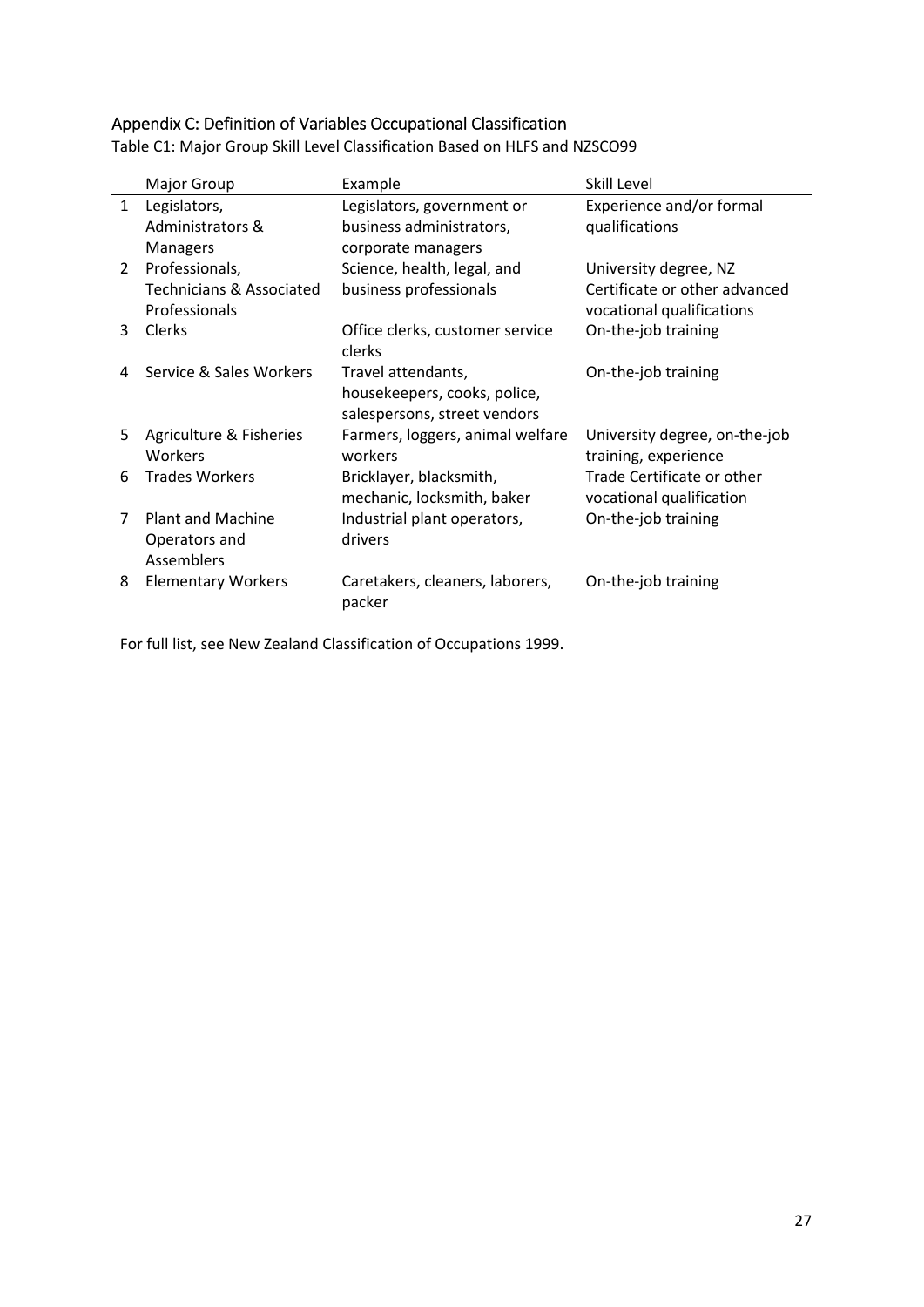#### **Notes**

- <sup>1</sup> Surpassed only by Belgium (6.6%), Denmark (8.8%), Iceland (7.6%), and Norway (8.8%).
- <sup>2</sup> The New Zealand government has taken a pro-active approach in addressing productivity in the economy with the establishment of the New Zealand Productivity Commission in 2011 (http://www.productivity.govt.nz/about‐us/the‐commission). The mandate of this commission isto provide advice to the government on increasing productivity in a way that directly supports the overall well‐being of New Zealanders.
- <sup>3</sup> Because the highly-skilled immigration policy leads to a migrant workforce that is, on average, more educated, the focus of this paper is on the effects of over-education and to a lesser extent, on under‐education.
- 4 See for example, http://www.stats.govt.nz/browse\_for\_stats/population/mythbusters/braindrain.aspx
- $5$  Empirical analysis utilising the dummy variable specification is available from the authors.
- $6$  CURF data employed reports the occupation of employment for each respondent based on the one‐digit New Zealand Standard Classification of Occupations 1999 (NZSCO99). Wen and Maani (2014) have examined the effect of one-digit versus two-digit occupational classification, based on Australian data. They find that interestingly the incidence of over‐education is not sensitive to this choice of the classification.
- <sup>7</sup> The results from this study allow us to approximate job skills using years of formal education, as actual skill matrices were not available from the HLFS/NZIS survey.
- $8$  There are some minor differences across localities, but these are not as notable as the above. For example, there are slightly lower rates of over-education, and higher under-education in Wellington and Canterbury (22.7% and 21.8% are respectively classified as over‐educated in the two localities (compared to the national average of 23.4%); and 39.4% and 37.0% are respectively classified as under‐educated (compared to the national average of 37.1%).
- $9 9$  For an example of such information, we look towards New Zealand job search websites with emphasis on professionals: http://www.gradconnection.co.nz/, http://www.seek.co.nz/, http://www.auckland.ac.nz/uoa/auckland‐careerhub
- $10$  The mode method adopted, as discussed, is the preferred method across studies. Results based on the mean method are also available from the authors. These results are qualitatively compatible with the results based on the mode method reported, in finding higher wage returns to required education, compared to each year of over- and under-education. The three hypotheses (H1, H2 and H3) are also rejected across the models, providing support for the assignment model.
- <sup>11</sup> We also examined clustering by locality, which resulted in qualitatively similar results. The standard errors became slightly larger, but coefficient significance levels did not change. We find that adjustment by industry is more appropriate in this setting, by allowing error correlation due to specific industry characteristics.